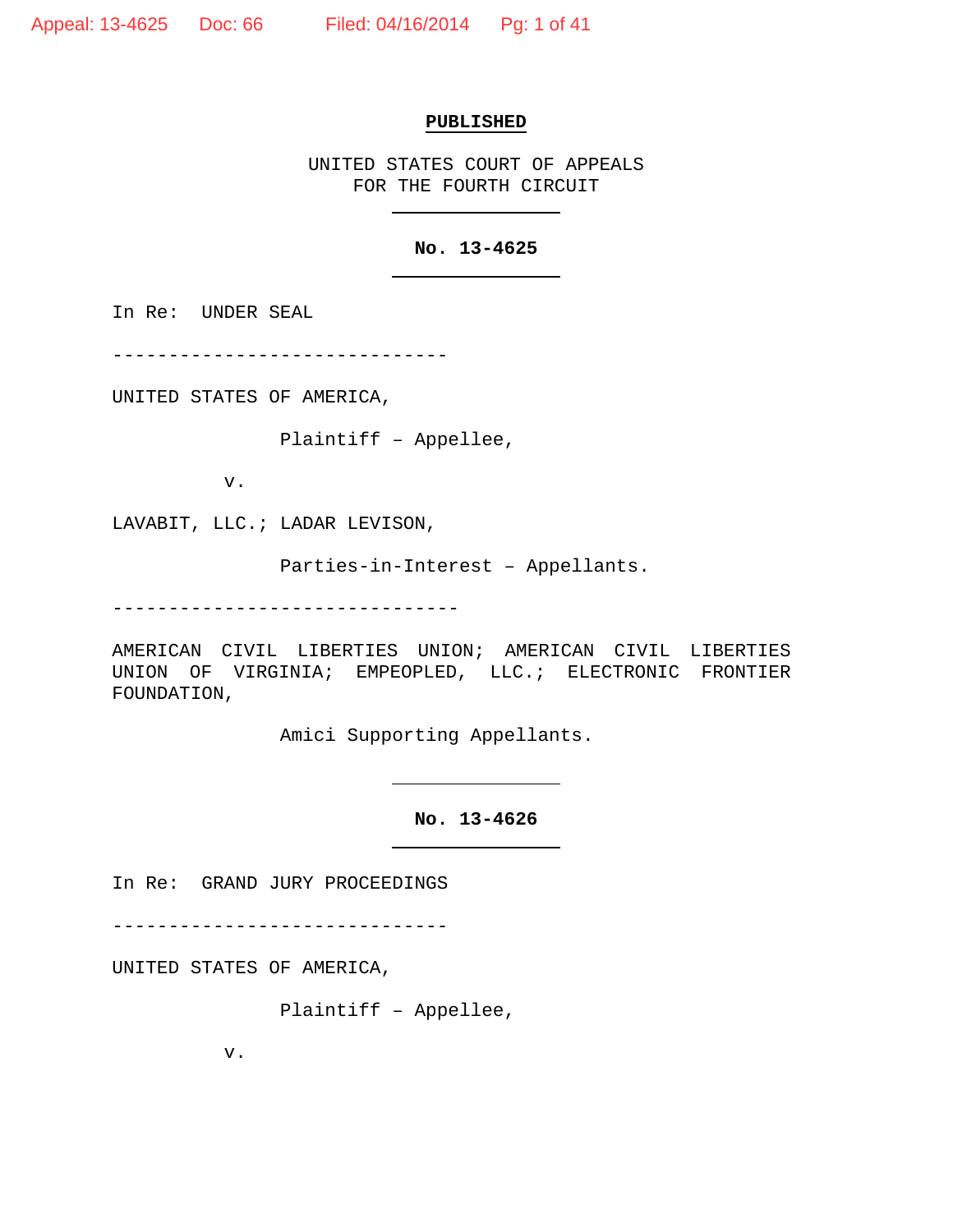Appeal: 13-4625 Doc: 66 Filed: 04/16/2014 Pg: 2 of 41

LAVABIT, LLC.; LADAR LEVISON,

Parties-in-Interest – Appellants.

------------------------------

AMERICAN CIVIL LIBERTIES UNION; AMERICAN CIVIL LIBERTIES UNION OF VIRGINIA; EMPEOPLED, LLC.; ELECTRONIC FRONTIER FOUNDATION,

Amici Supporting Appellants.

Appeals from the United States District Court for the Eastern District of Virginia, at Alexandria. Claude M. Hilton, Senior District Judge. (1:13−sw−00522−CMH−1; 1:13−dm−00022−CMH−1)

Argued: January 28, 2014 Decided: April 16, 2014

Before NIEMEYER, GREGORY, and AGEE, Circuit Judges.

Affirmed by published opinion. Judge Agee wrote the opinion, in which Judge Niemeyer and Judge Gregory joined.

**ARGUED**: Ian James Samuel, New York, New York, for Appellants. Andrew Peterson, OFFICE OF THE UNITED STATES ATTORNEY, Alexandria, Virginia, for Appellee. **ON BRIEF**: Jesse R. Binnall, BRONLEY & BINNALL, PLLC, Fairfax, Virginia; Marcia Hofmann, LAW OFFICE OF MARCIA HOFMANN, San Francisco, California; David Warrington, Laurin Mills, LECLAIRRYAN, Alexandria, Virginia, for Appellants. Mythili Raman, Acting Assistant Attorney General, Criminal Division, Nathan Judish, Josh Goldfoot, Benjamin Fitzpatrick, Brandon Van Grack, UNITED STATES DEPARTMENT OF JUSTICE, Washington, D.C.; Dana J. Boente, Acting United States Attorney, Michael Ben'Ary, James L. Trump, OFFICE OF THE UNITED STATES ATTORNEY, Alexandria, Virginia, for Appellee. A. Abdo, Brian M. Hauss, Catherine Crump, Nathan F. Wessler, Ben Wizner, AMERICAN CIVIL LIBERTIES UNION FOUNDATION, New York, New York; Rebecca K. Glenberg, AMERICAN CIVIL LIBERTIES UNION OF<br>VIRGINIA FOUNDATION, INC., Richmond, Virginia, for Amici VIRGINIA FOUNDATION, INC., Richmond, Virginia, for Amici American Civil Liberties Union and ACLU of Virginia. Opsahl, Jennifer Lynch, Hanni Fakhoury, ELECTRONIC FRONTIER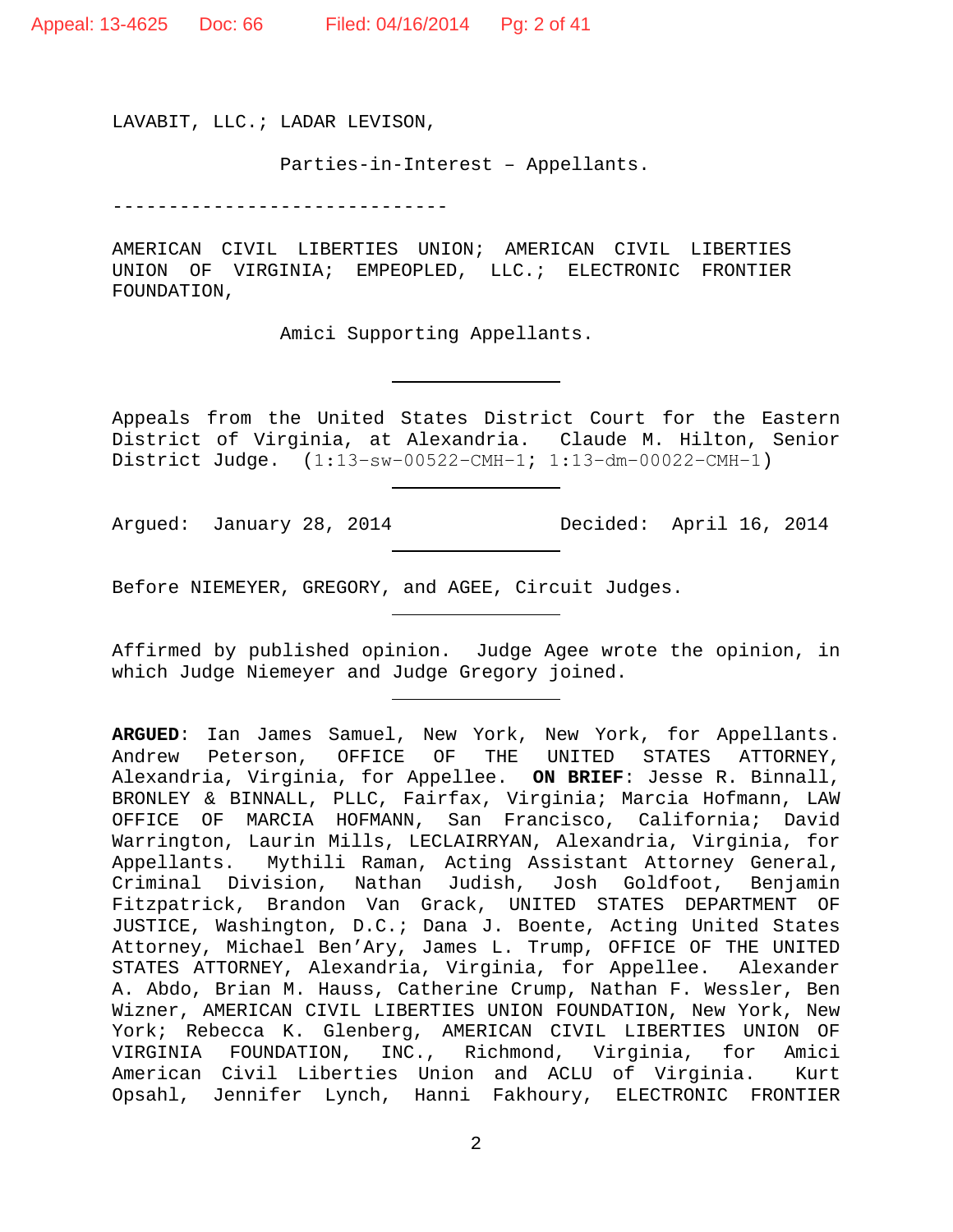FOUNDATION, San Francisco, California, for Amicus Electronic Frontier Foundation. Richard M. Martinez, Mahesha P. Subbaraman, ROBINS, KAPLAN, MILLER & CIRESI, L.L.P., Minneapolis, Minnesota, for Amicus Empeopled, LLC.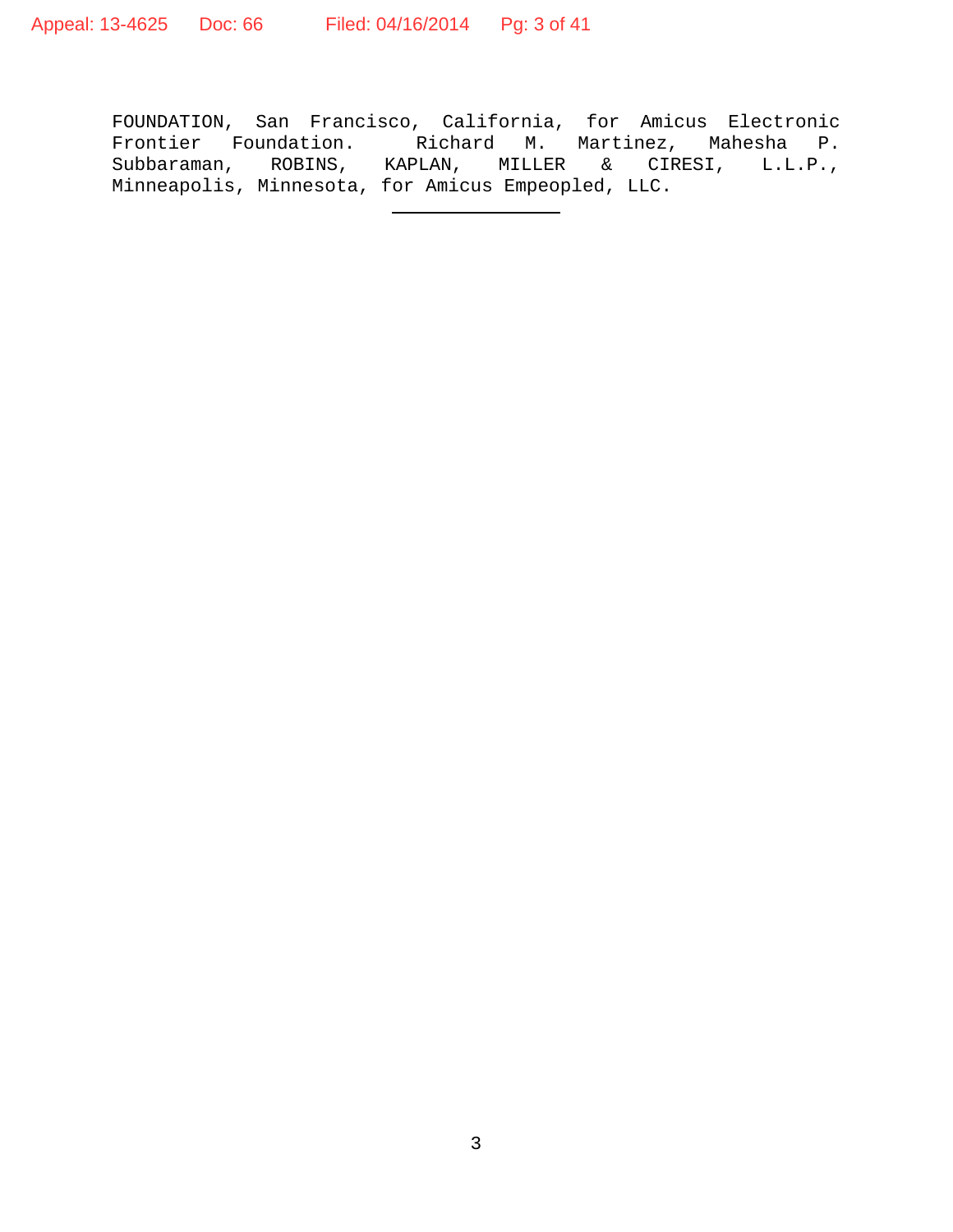AGEE, Circuit Judge:

Lavabit LLC is a limited liability company that provided email service. Ladar Levison is the company's sole and managing member. $^{\mathrm{1}}$ 

In 2013, the United States sought to obtain certain information about a target<sup>2</sup> in a criminal investigation. To further that goal, the Government obtained court orders under both the Pen/Trap Statute, 18 U.S.C. §§ 3123-27, and the Stored Communications Act, 18 U.S.C. §§ 2701-12, requiring Lavabit to turn over particular information related to the target. When Lavabit and Levison failed to comply with those orders, the district court held them in contempt and imposed monetary sanctions. Lavabit and Levison now appeal the sanctions.

For the reasons below, we affirm the judgment of the district court.

 $1$  The record does not reflect the state of Lavabit's organization or registration to do business. Neither does the record contain documents that verify the ownership of Lavabit's membership interests or the identity of its managing member. The parties and the district court assumed below that Lavabit and Levison were "[o]ne and the same." (J.A. 115.) As no party has indicated otherwise, we will also assume that Levison owns all interests in Lavabit and is fully authorized to act in all matters on Lavabit's behalf.

 $2^2$  Because of the nature of the underlying criminal investigation, portions of the record, including the target's identity, are sealed.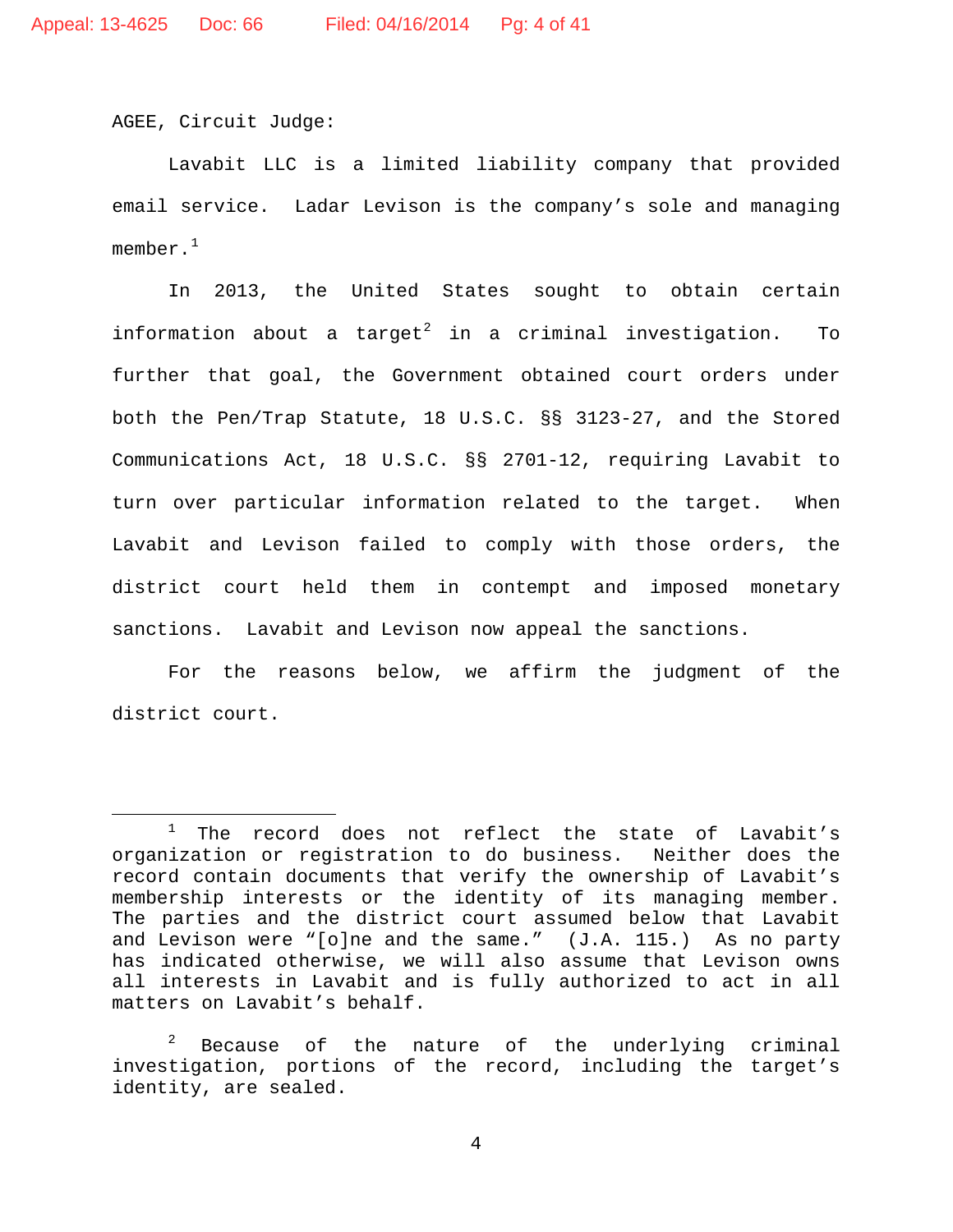I.

#### A.

This case concerns the encryption processes that Lavabit used while providing its email service. Encryption describes the process through which readable data, often called "plaintext," is converted into "ciphertext," an unreadable jumble of letters and numbers. Decryption describes the reverse process of changing ciphertext back into plaintext. Both processes employ mathematical algorithms involving "keys," which facilitate the change of plaintext into ciphertext and back again.

Lavabit employed two stages of encryption for its paid subscribers: storage encryption and transport encryption. Storage encryption protects emails and other data that rests on Lavabit's servers. Theoretically, no person other than the email user could access the data once it was so encrypted. By using storage encryption, Lavabit held a unique market position in the email industry, as many providers do not encrypt stored data.

Although Lavabit's use of storage encryption was novel, this case primarily concerns Lavabit's second stage of encryption, transport encryption. This more common form of encryption protects data as it moves in transit between the client and the server, creating a protected transmission channel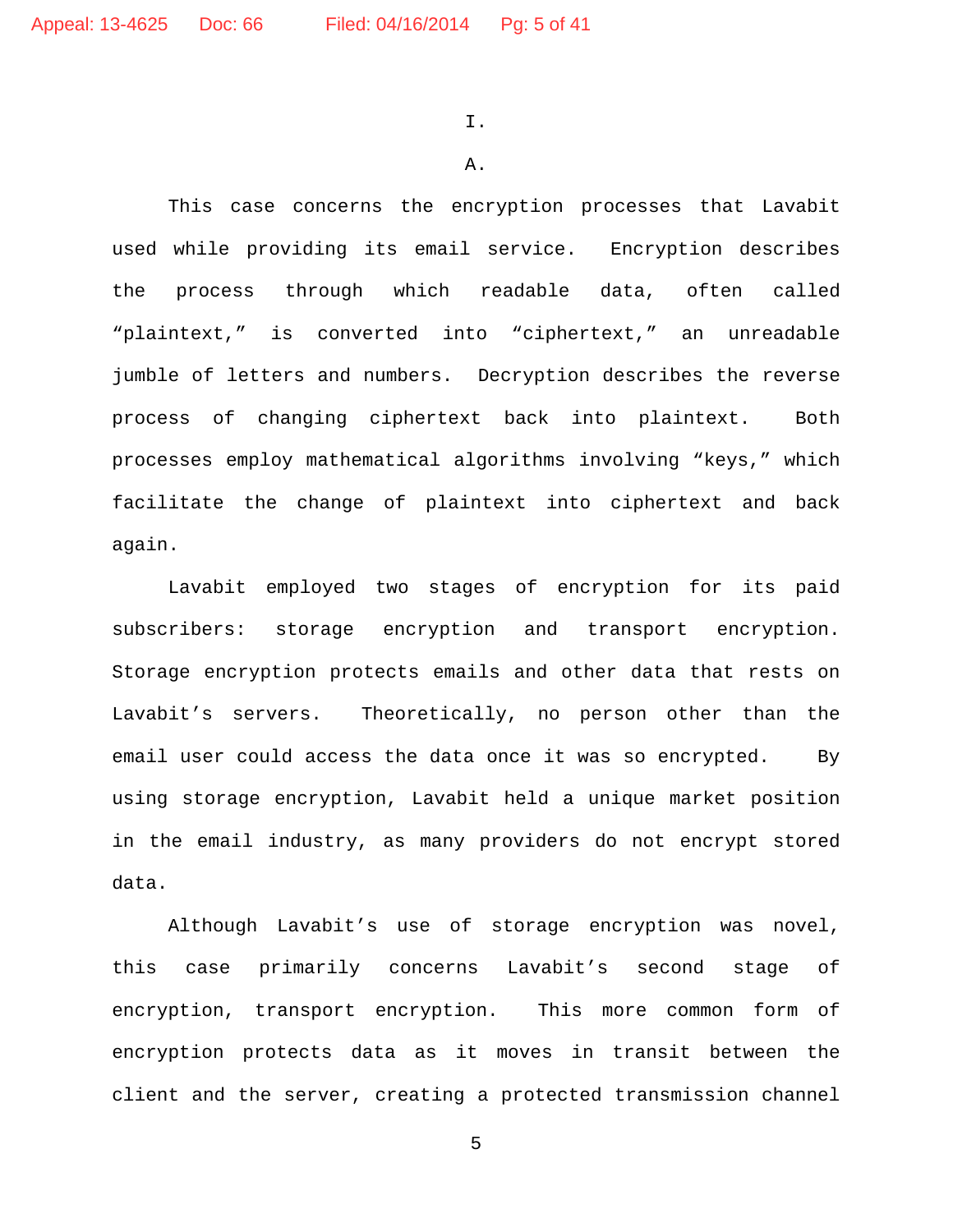for internet communications. Transport encryption protects not just email contents, but also usernames, passwords, and other sensitive information as it moves. Without this type of encryption, internet communications move exposed en route to their destination, allowing outsiders to "listen in." Transport encryption also authenticates -- that is, it helps ensure that email clients and servers are who they say they are, which in turn prevents unauthorized parties from exploiting the data channel.

Like many online companies, Lavabit used an industrystandard protocol called SSL (short for "Secure Sockets Layer") to encrypt and decrypt its transmitted data. SSL relies on public-key or asymmetric encryption, in which two separate but related keys are used to encrypt and decrypt the protected data. One key is made public, while the other remains private. In Lavabit's process, email users would have access to Lavabit's public keys, but Lavabit would retain its protected, private keys. This technology relies on complex algorithms, but the basic idea is akin to a self-locking padlock: if Alice wants to send a secured box to Bob, she can lock the box with a padlock (the public key) and Bob will open it with his own key (the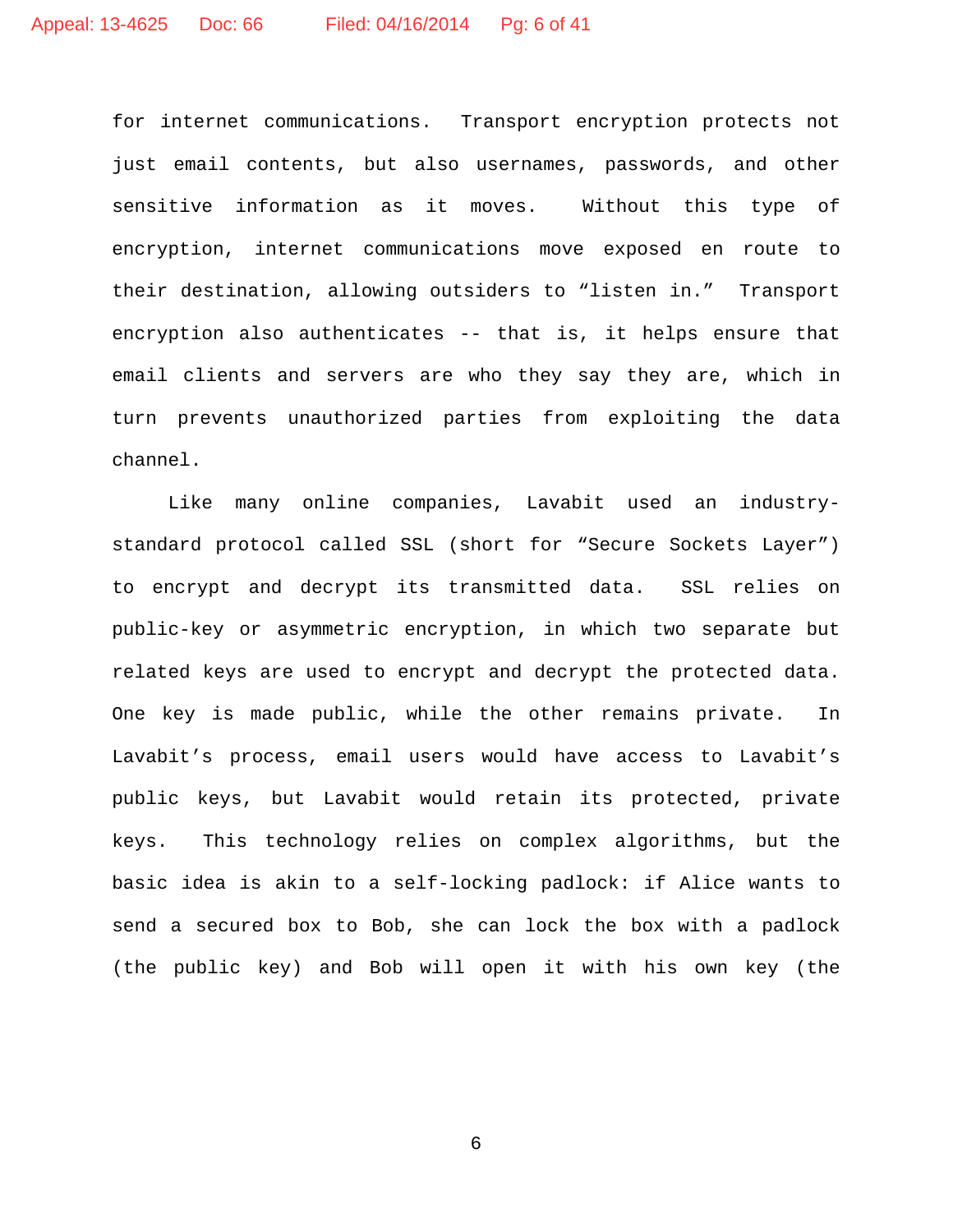private key). Anyone can lock the padlock, but only the keyholder can unlock it.<sup>3</sup>

The security advantage that SSL offers disappears if a third party comes to possess the private key. For example, a third party holding a private key could read the encrypted communications tied to that key as they were transmitted. In some circumstances, a third party might also use the key to decrypt past communications (although some available technologies can thwart that ability). And, with the private key in hand, the third party could impersonate the server and launch a man-in-the-middle attack.

When a private key becomes anything less than private, more than one user may be compromised. Like some other email providers, Lavabit used a single set of SSL keys for all its various subscribers for technological and financial reasons. Lavabit in particular employed only five key-pairs, one for each

 <sup>3</sup> Our description oversimplifies a very complicated process that can vary depending on what cipher suites and protocols are used. In reality, a client and a server engage in an SSL "handshake" involving several different communication steps between the client and the server: initial "hellos," server authentication using an SSL certificate, potential client authentication, sending (by the client) and decryption (by the server) of a pre-master secret, generation of a master secret, generation of session keys, and formal completion of the<br>handshake. Later communications within the same session then Later communications within the same session then use the generated session keys to both encrypt and decrypt all the information transmitted during the session. It is also possible to conduct an abbreviated handshake.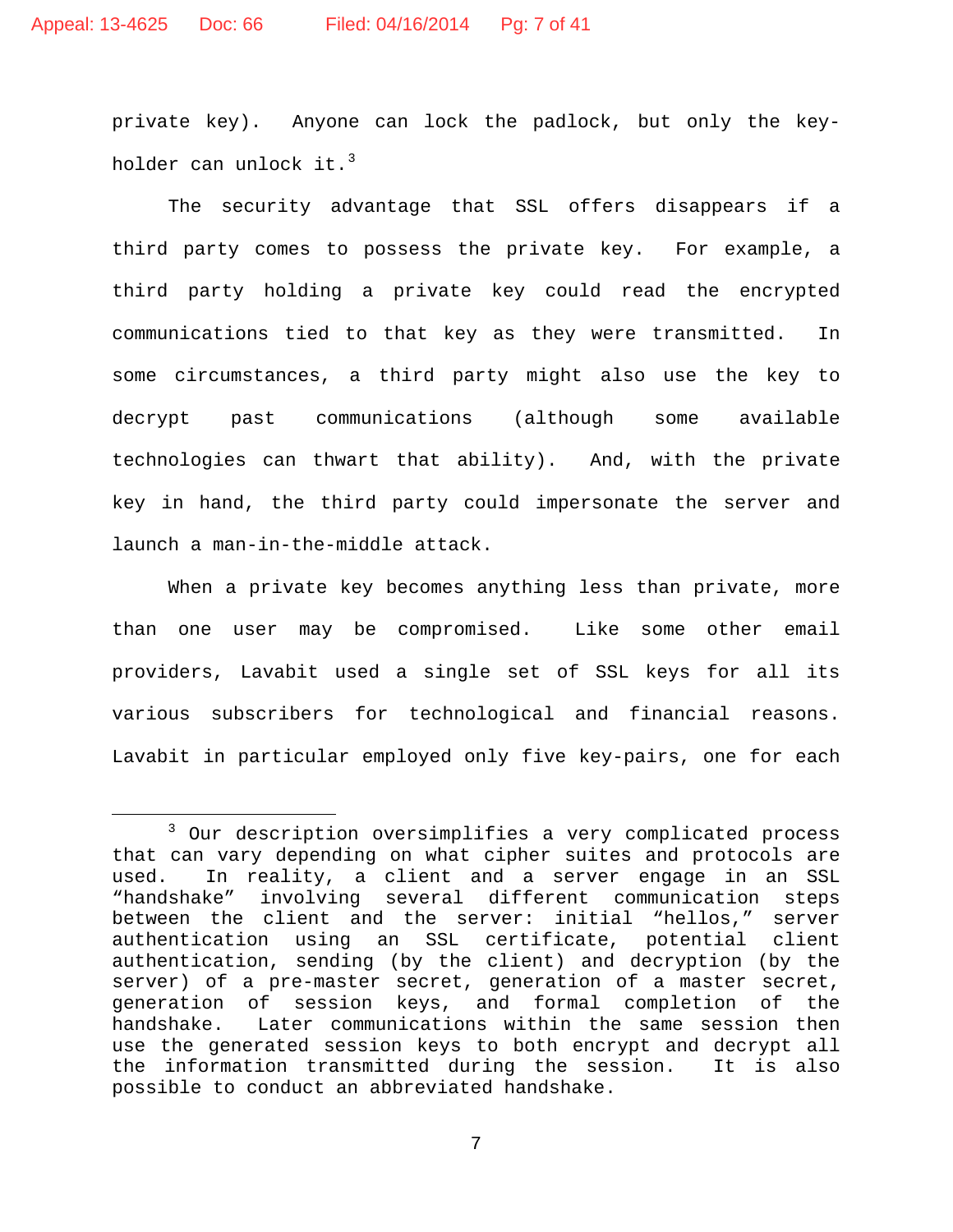of the mail protocols that it supported.<sup>4</sup> As a result, exposing one key-pair could affect all of Lavabit's estimated 400,000 plus email users.

B.

With this technical background in mind, we turn to the case before us.

1.

On June 28, 2013, the Government sought and obtained an order ("the Pen/Trap Order") from a magistrate judge authorizing the placement of a pen register and trace-and-trap device on Lavabit's system. This "pen/trap" device is intended to allow the Government to collect certain information, on a real-time basis, related to the specific investigatory target's Lavabit email account.<sup>5</sup> In accordance with the Pen/Trap Statute, 18 U.S.C. §§ 3121–27, the Pen/Trap Order permitted the Government to "capture all non-content dialing, routing, addressing, and

<sup>&</sup>lt;sup>4</sup> Email protocols are the technical means by which users and servers transmit messages over a network. A given user may choose to use one of a variety of email protocols, so Lavabit was equipped to handle that choice.

<sup>&</sup>lt;sup>5</sup> A pen register captures outgoing signaling and addressing information, while a trap/trace device captures that information for incoming messages. See 18 U.S.C. § 3127(3), (4). As to email, the same device often performs both functions and is frequently referred to as a pen/trap device.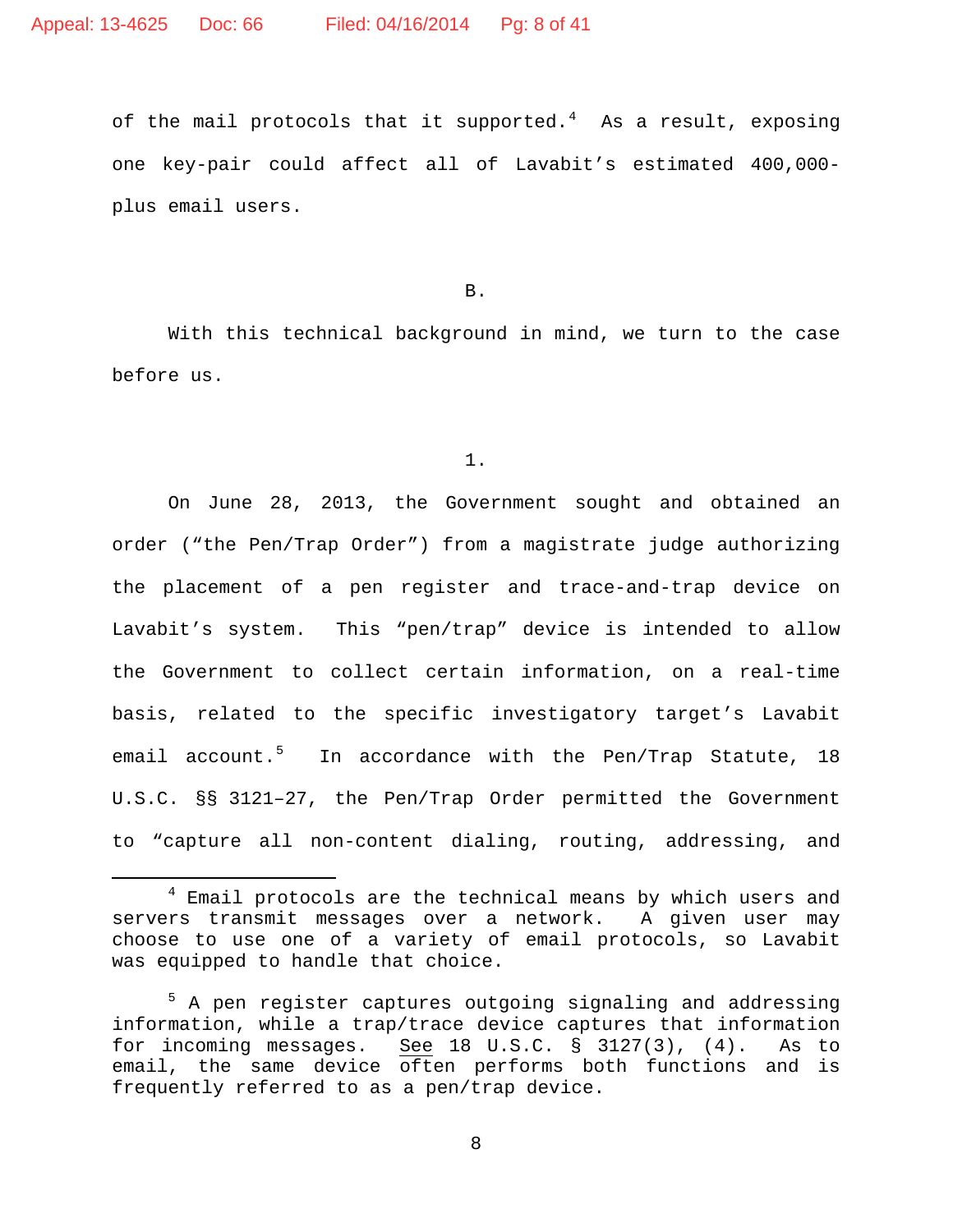signaling information . . . sent from or sent to" the target's account. (J.A. 10.) In other words, the Pen/Trap Order authorized the Government to collect metadata $6$  relating to the target's account, but did not allow the capture of the contents of the target's emails. The Pen/Trap Order further required Lavabit to "furnish [to the Government] . . . all information, facilities, and technical assistance necessary to accomplish the installation and use of the pen/trap device unobtrusively and with minimum interference." (J.A. 11.)

On the same day that the Pen/Trap Order issued, FBI agents met with Levison, who indicated that he did not intend to comply with the order. Levison informed the agents that he could not provide the requested information because the target-user "had enabled Lavabit's encryption services," presumably referring to Lavabit's storage encryption. (J.A. 7.) But, at the same time, Levison led the Government to believe that he "had the technical capability to decrypt the [target's] information." (J.A. 6.) Nevertheless, Levison insisted that he would not exercise that

 $6$  Metadata, sometimes called envelope information, describes "the how, when, and where of the message." Orin S. Kerr, The Next Generation Communications Privacy Act, 162 U. Pa. L. Rev. 373, 384 (2014). It includes "IP addresses, to-from information on emails, login times, and locations." Id. The Pen/Trap Order described what specific metadata the Government was authorized to collect.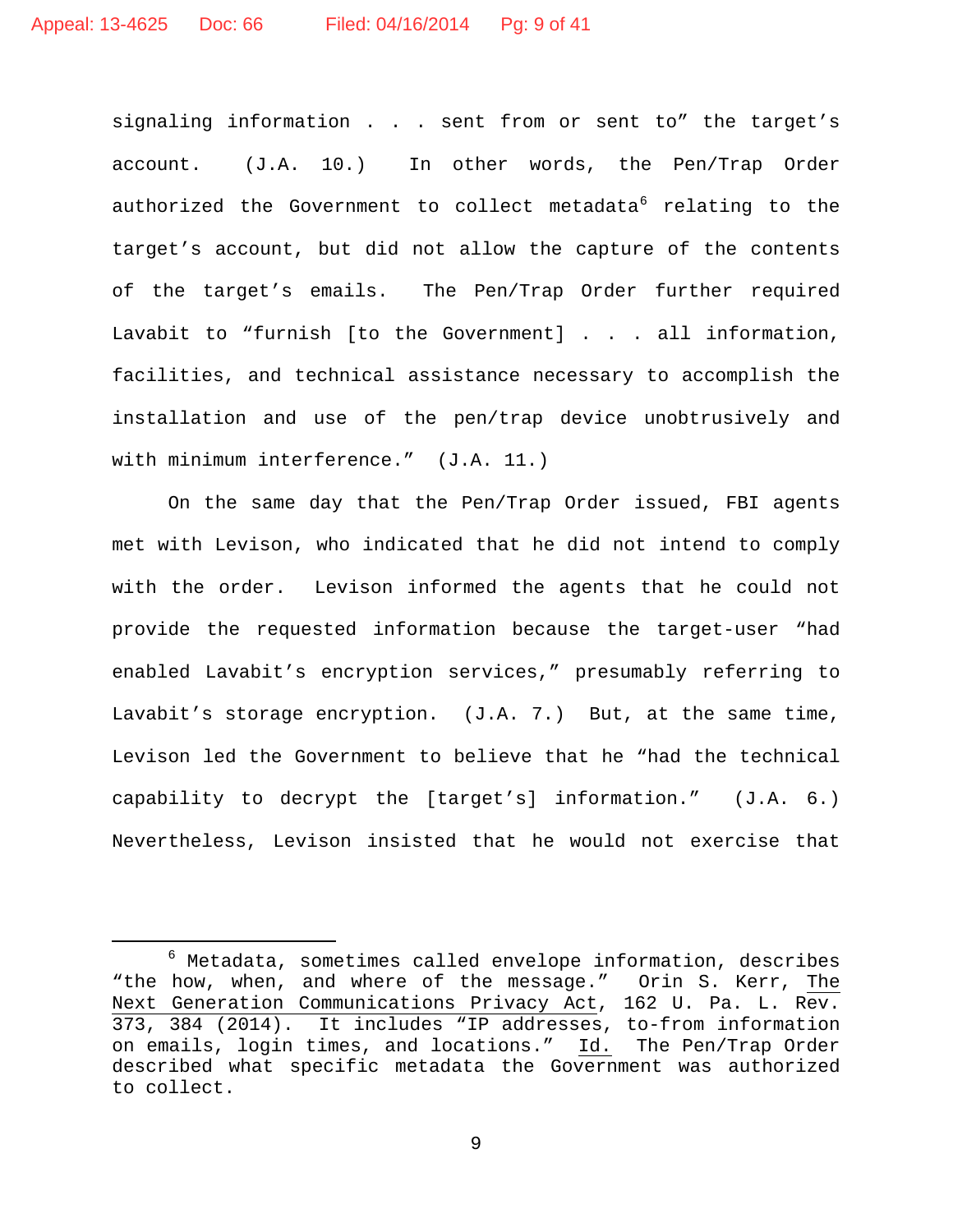ability because "Lavabit did not want to 'defeat [its] own system.'" (J.A. 6.)

In view of Levison's response, the Government obtained an additional order that day compelling Lavabit to comply with the Pen/Trap Order. This "June 28 Order," again issued by a magistrate judge, instructed Lavabit to "provide the [FBI] with unencrypted data pursuant to the [Pen/Trap] Order" and reiterated that Lavabit was to provide "any information, facilities, or technical assistance . . . under the control of Lavabit . . . [that was] needed to provide the FBI with the unencrypted data." (J.A. 9.) Further, the June 28 Order put Lavabit and Levison on notice that any "[f]ailure to comply" could result in "any penalty within the power of the Court, including the possibility of criminal contempt of Court." (J.A. 9.)

# 2.

Over the next eleven days, the Government attempted to talk with Levison about implementing the Pen/Trap Order. Levison, however, ignored the FBI's repeated requests to confer and did not give the Government the unencrypted data that the June 28 Order required. As each day passed, the Government lost forever the ability to collect the target-related data for that day.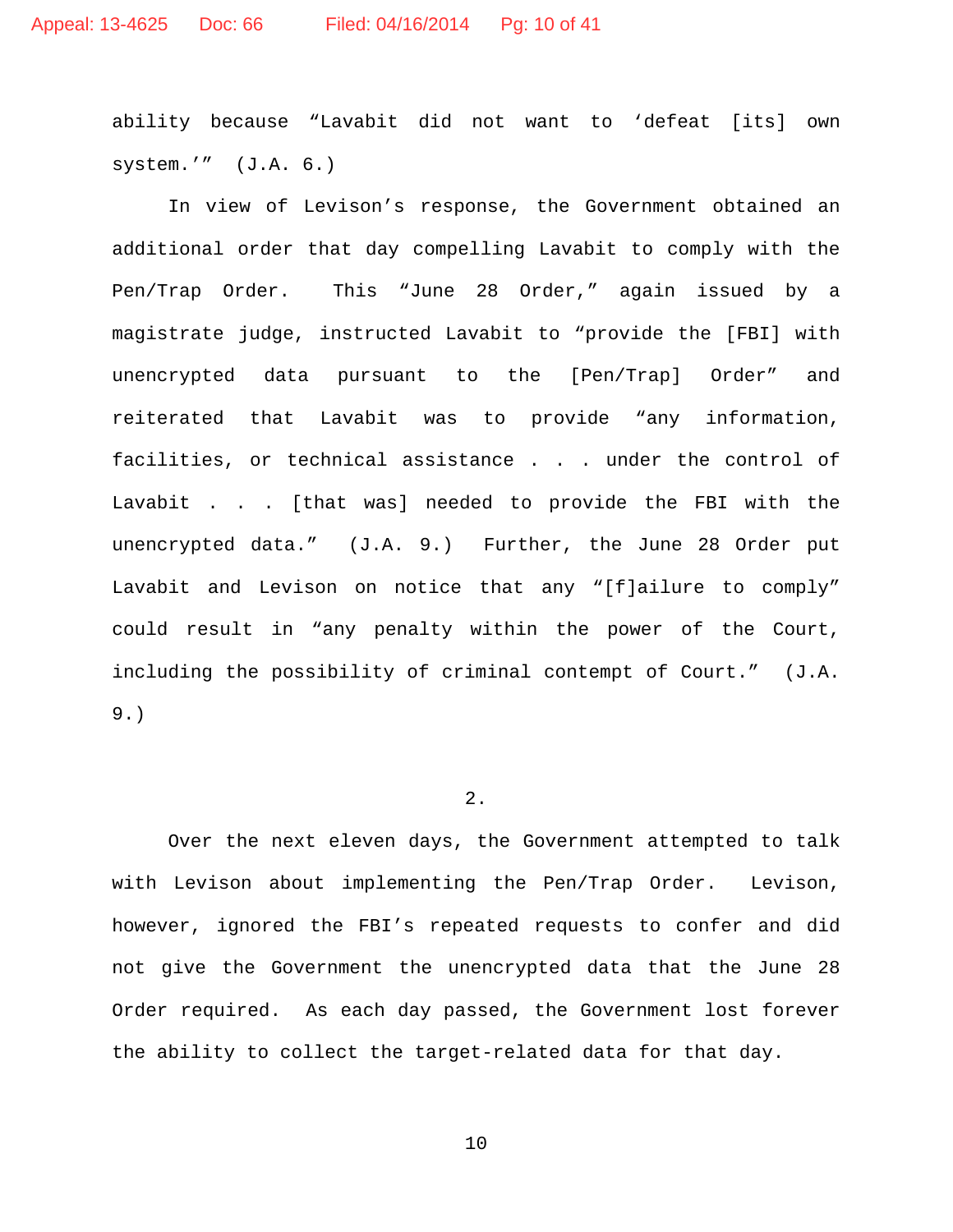Because Lavabit refused to comply with the prior orders, the Government obtained an order to show cause from the district court on July 9. The show cause order directed both Lavabit and Levison, individually, to appear and "show cause why Lavabit LLC ha[d] failed to comply with the orders entered June 28, 2013[] in this matter and why [the] Court should not hold Mr. Levison and Lavabit LLC in contempt for its disobedience and resist[a]nce to these lawful orders." (J.A. 21.) Entry of the show cause order spurred a conference call between Levison, his counsel, and representatives from the Government on July 10. During that call, the parties discussed how the Government could install the pen/trap device, what information the device could capture, and how the Government could view and preserve that information. In addition, the Government asked whether Levison would provide the keys necessary to decrypt the target's encrypted information. Although the Government again stressed that it was permitted to collect only non-content data, neither Levison nor his counsel indicated whether Lavabit would allow the Government to install and use the pen/trap device.<sup>7</sup>

 $7$  Levison contacted the Government the day after the July 10 call to say that he would not appear at the show cause hearing unless the Government reimbursed his travel expenses. In response, the Government issued a grand jury subpoena to Levison, which permitted it to cover his expenses. That subpoena, which was later withdrawn, also required Levison to produce Lavabit's encryption keys.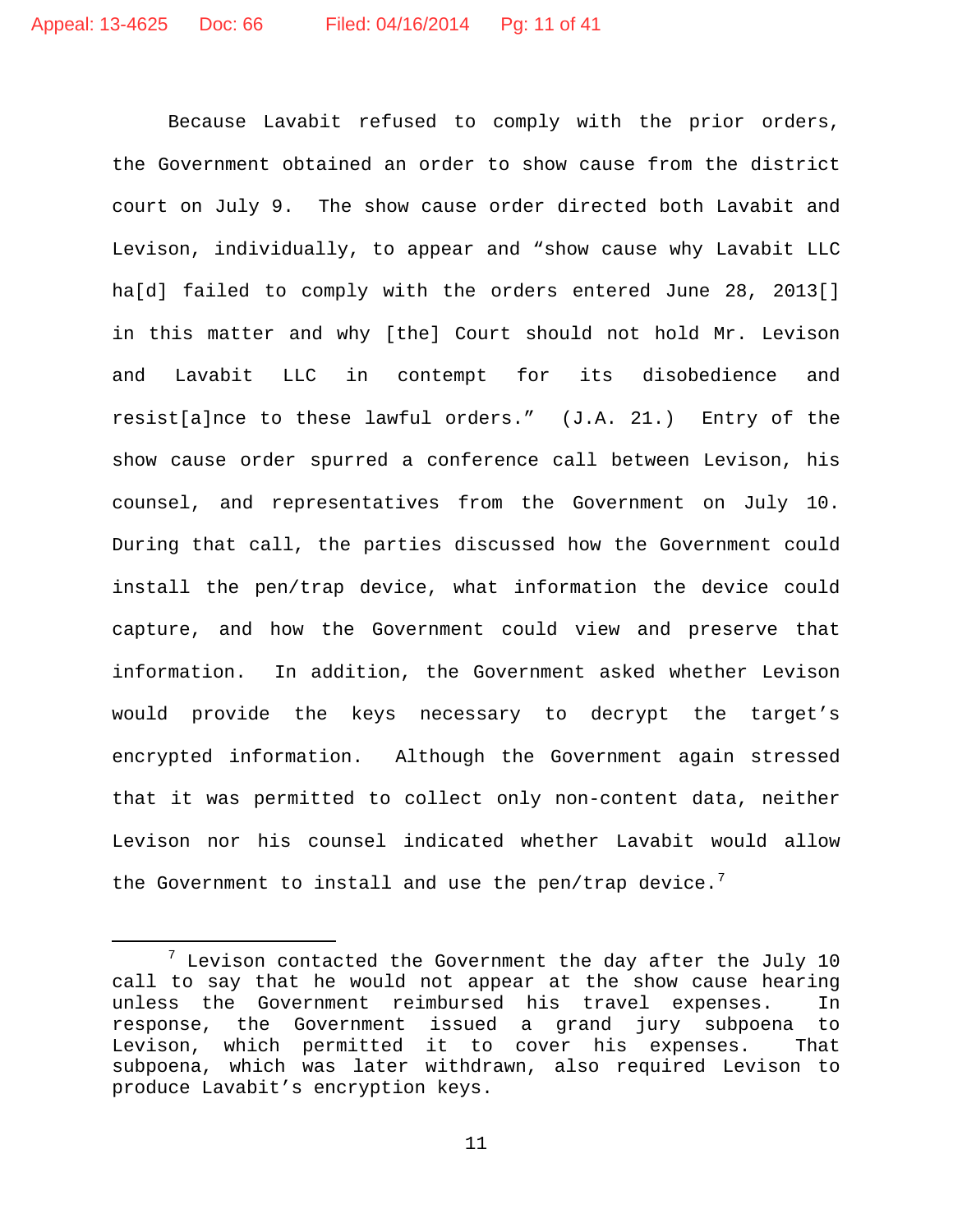On July 13, 2013, four days after the show cause order issued, Levison contacted the Government with his own proposal as to how he would comply with the court's orders. In particular, Levison suggested that Lavabit would itself collect the Government's requested data:

I now believe it would be possible to capture the required data ourselves and provide it to the FBI. Specifically the information we'd collect is the login and subsequent logout date and time, the IP address used to connect to the subject email account and [several] non-content headers . . . from any future emails sent or received using the subject account. . . . Note that additional header fields could be captured if provided in advance of my implementation effort.

(J.A. 83.) Levison conditioned his proposal with a requirement that the Government pay him \$2,000 for his services. More importantly, Levison also intended to provide the data only "at the conclusion of the 60[-]day period required by the [Pen/Trap] Order . . . [or] intermittently[,] . . . as [his] schedule allow[ed]." (J.A. 83.) If the Government wanted daily updates, Levison demanded an additional  $$1,500.^8$ 

The Government rejected Levison's proposal, explaining that it needed "real-time transmission of results." (J.A. 83.) Moreover, the Government would have no means to verify the

 <sup>8</sup> Although the Pen/Trap Order authorized compensation for "reasonable expenses" to Lavabit (J.A. 11), neither Lavabit nor Levison ever requested compensation from the district court. Levison also did not attempt to show the Government that his proposed fees were requests for "reasonable expenses" that could be reimbursed.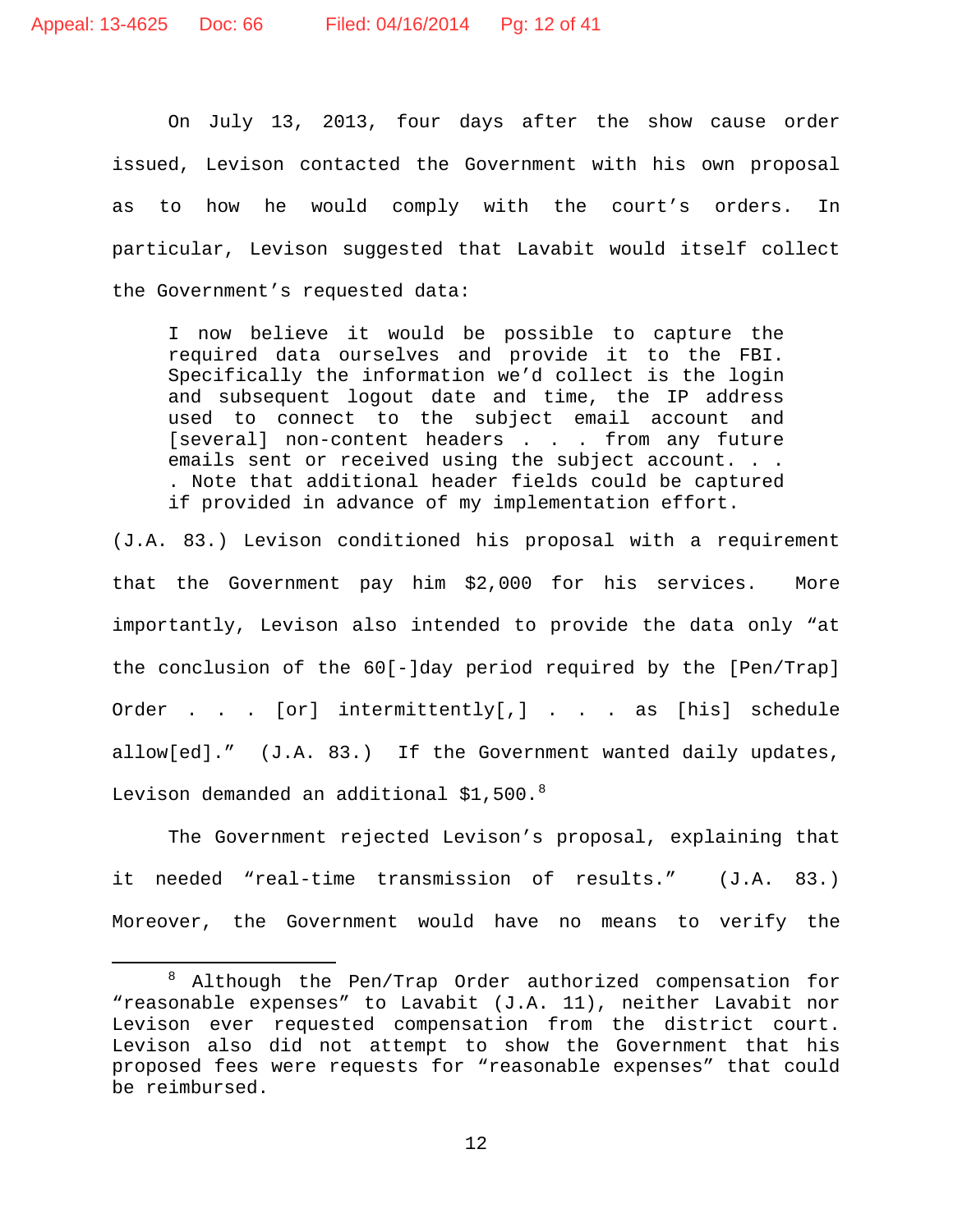accuracy of the information that Lavabit proposed to provide - a concerning limit given Lavabit's apparent hostility toward the Government. Levison responded by insisting that the Pen/Trap Order did not require real-time access, but did not otherwise attempt to comply with the Pen/Trap Order or the June 28 Order.

3.

On July 16, 2013, three days after the Government received Levison's proposal and the same day as the show cause hearing, the Government obtained a seizure warrant from the district court under the Stored Communications Act ("SCA"). See 18 U.S.C. §§ 2701-12. The seizure warrant provided that Lavabit was to turn over "[a]ll information necessary to decrypt communications sent to or from [the target's] Lavabit email account . . ., including encryption keys and SSL keys." (J.A. 27.) In addition, the warrant covered "[a]ll information necessary to decrypt data stored in or otherwise associated with [the target's] Lavabit account." (J.A. 27.)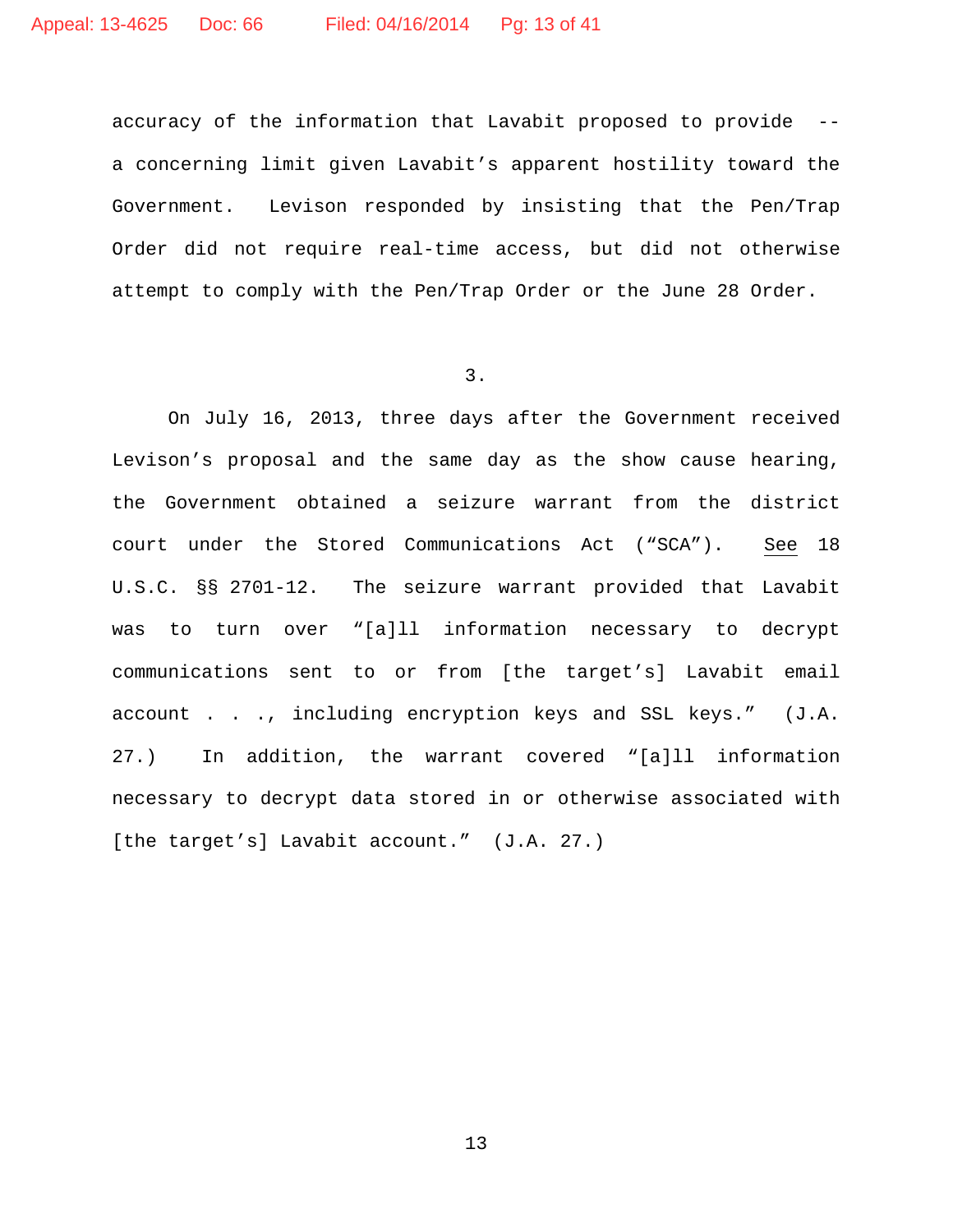4.

On July 16, Levison appeared before the district court pro se,<sup>9</sup> on behalf of himself and Lavabit, for the show cause hearing. When asked whether he planned to comply with the Pen/Trap Order, Levison responded that he had "always agreed to the installation of the pen register device." (J.A. 42.) Nonetheless, Levison objected to turning over his private SSL encryption keys "because that would compromise all of the secure communications in and out of [his] network, including [his] own administrative traffic." (J.A. 42.) He also maintained that "[t]here was never an explicit demand [from the Government] that [he] turn over the keys." (J.A. 45.)

The district court and the parties initially discussed whether the Pen/Trap Order required Lavabit to produce its encryption keys. The district court observed that the Pen/Trap Order's "technical assistance" provision may or may not encompass the keys, but it declined to reach the issue during the show cause hearing "because [he had] issued a search warrant for that." (J.A. 43.) The Government agreed that it had sought the seizure warrant to "avoid litigating [the] issue" of whether the Pen/Trap Order reached the encryption keys (J.A. 43), but

<sup>&</sup>lt;sup>9</sup> The record does not reflect why Lavabit and Levison's prior counsel was no longer representing them.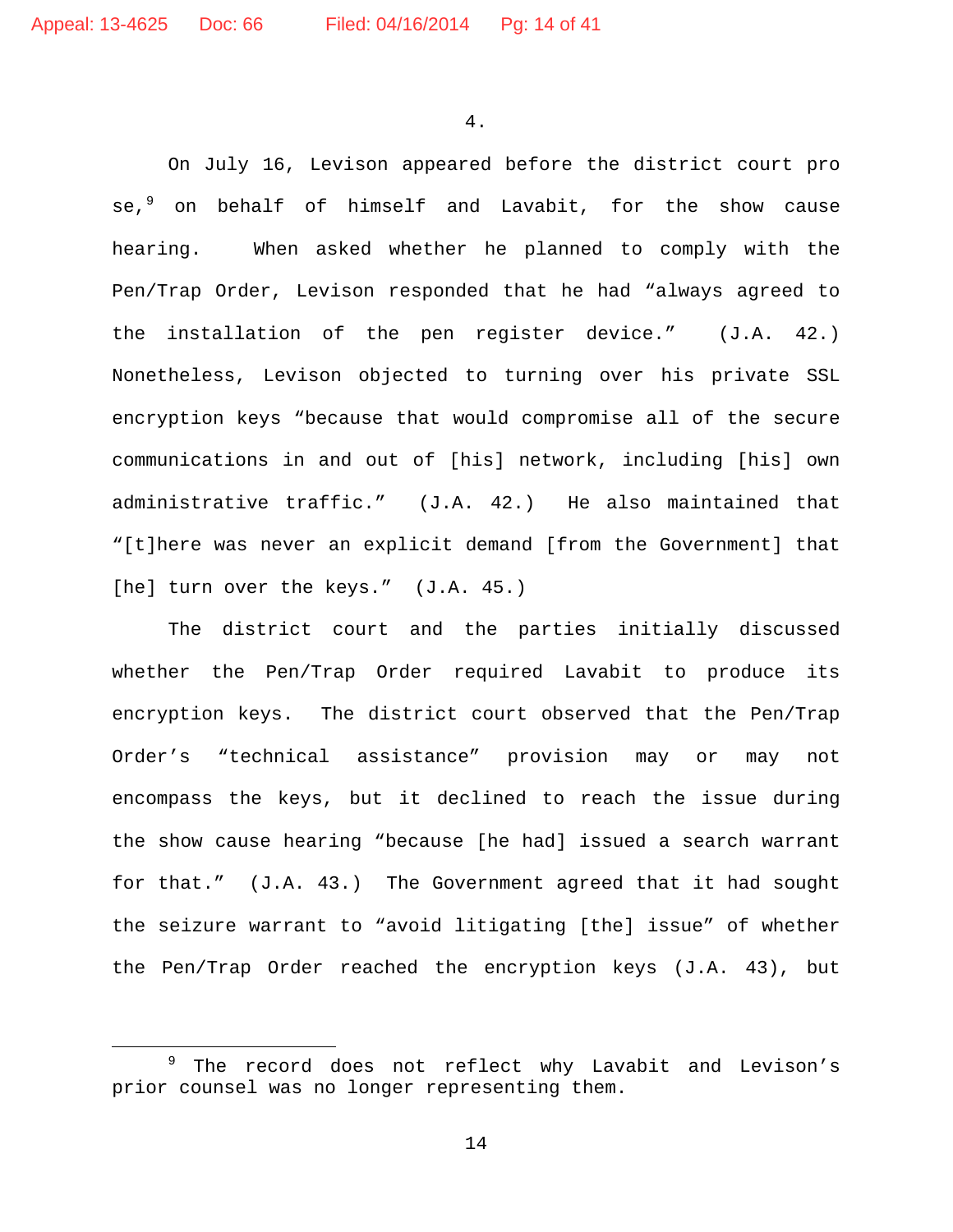contended that the Pen/Trap Order and the June 28 Order "required the encryption keys to be produced" (J.A. 45).

After Levison assured the district court that he would permit the Government to install a pen/trap device on Lavabit's system, the district court did not inquire further into whether Levison would turn over his encryption keys. The district court concluded that it need not yet resolve the matter because Levison had not been served with the seizure warrant and had not been called before the grand jury (as was anticipated by the then-outstanding grand jury subpoena). The district court then scheduled another hearing for July 26 to confirm that Lavabit had fully complied.

After the show cause hearing, Lavabit did permit the Government to install a pen/trap device. But, without the encryption keys, much of the information transmitted to and from Lavabit's servers remained encrypted, indecipherable, and useless. The pen/trap device was therefore unable to identify what data within the encrypted data stream was target-related and properly collectable.

5.

Shortly before the scheduled hearing on compliance, Lavabit and Levison, now again represented by counsel, moved to quash the seizure warrant. In relevant part, their motion argued that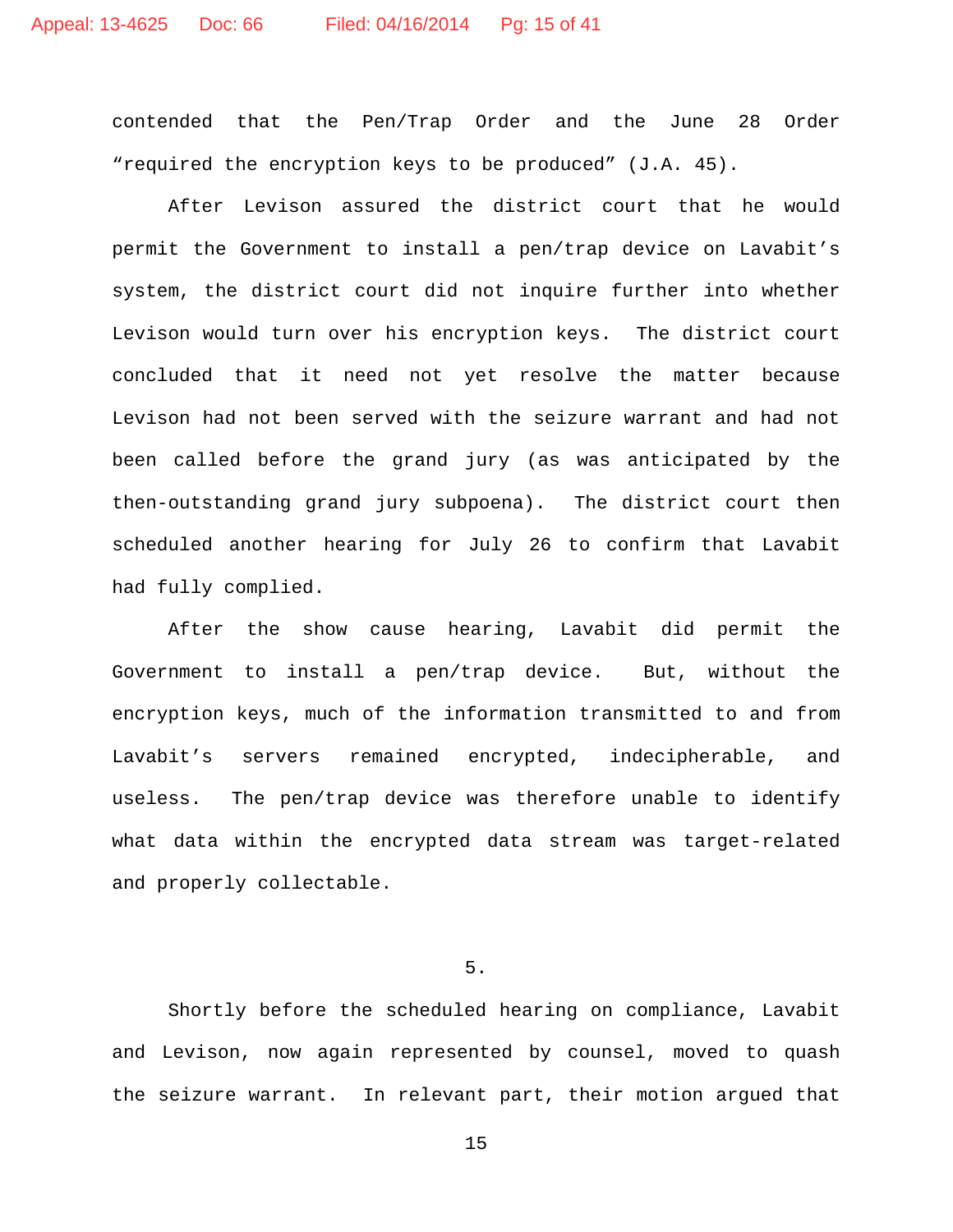the warrant (1) amounted to an impermissible general warrant barred by the Fourth Amendment; (2) sought immaterial information; and (3) imposed an undue burden on Lavabit's business.

In response, the Government contended that the warrant merely "re-state[d] and clarif[ied] Lavabit's obligations under the Pen-Trap Act to provide that same information." (J.A. 86.) The Government noted that four different legal obligations, including the Pen/Trap Order and the June 28 Order, required Lavabit to produce the encryption keys. Lavabit's motion to quash, however, did not mention either the Pen/Trap Order or the June 28 Order.

# 6.

On August 1, over a month after the Pen/Trap Order first issued, the district court held its second hearing.<sup>10</sup> The court remarked that "[t]he difficulty or the ease in obtaining the information [didn't] have anything to do with whether or not the government's lawfully entitled to that information." (J.A. 108.) For that reason, the district court denied the motion to quash the Government's "very narrow, specific" warrant. (J.A. 108.) The court also found it reasonable that the Government

<sup>10</sup> Nothing in the record indicates why the hearing, originally set for July 26, 2013, was delayed to August 1.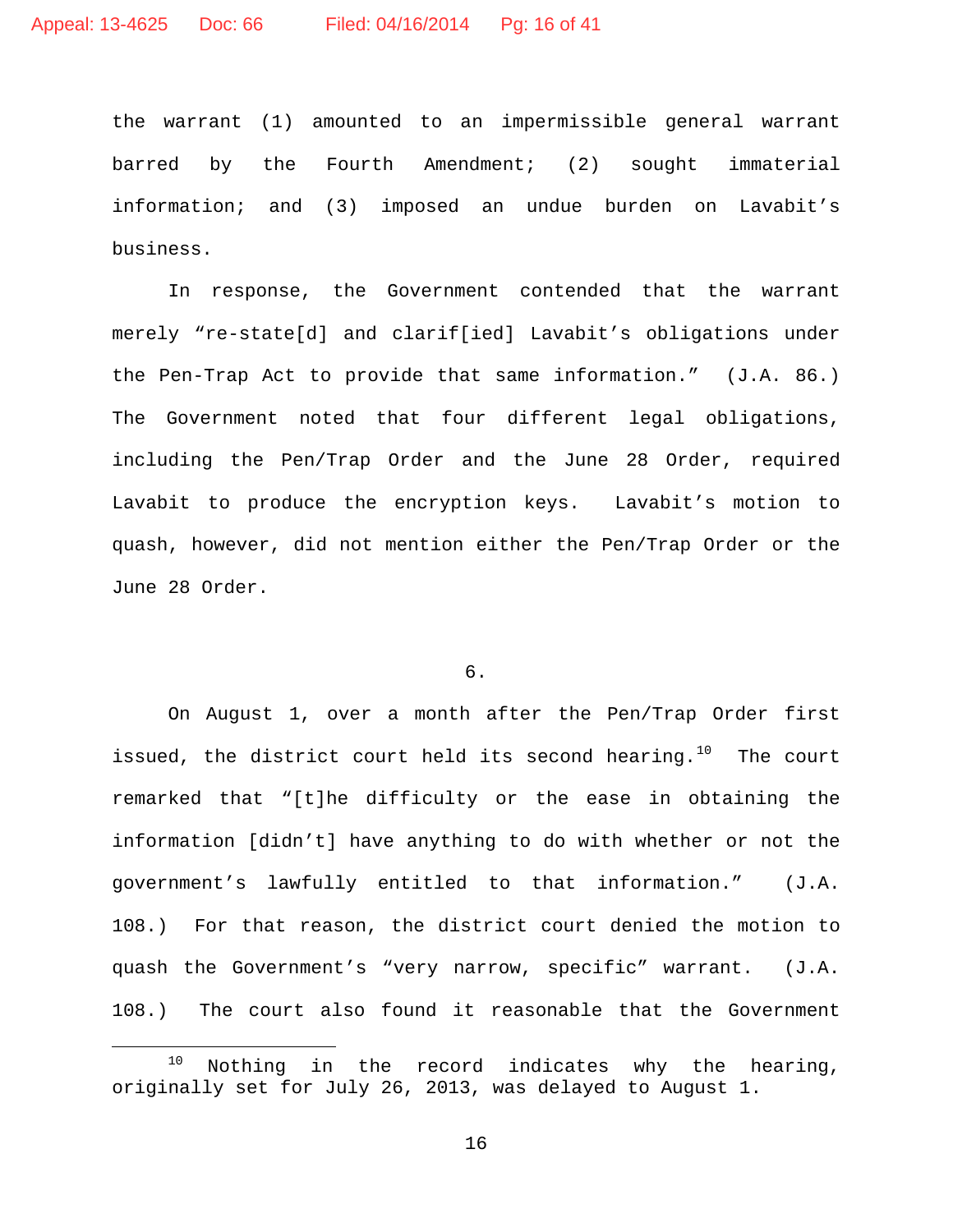would not collect all users' data, even if the encryption keys would practically enable the Government to access all that data.

The district court then entered an order (the "August 1 Order") directing Lavabit to turn over its encryption keys. The order further instructed Lavabit to provide the Government "any other 'information, facilities, and technical assistance necessary to accomplish the installation and use of the pen/trap device' as required by the July 16, 2013 seizure warrant and the [Pen/Trap Order]." (J.A. 118–19.) The August 1 Order directed Lavabit and Levison to turn over the encryption keys by 5:00 pm on August 2, 2013.

# 7.

Despite the unequivocal language of the August 1 Order, Lavabit dallied and did not comply. Just before the 5:00 pm August 2 deadline, for instance, Levison provided the FBI with an 11-page printout containing largely illegible characters in 4-point type, which he represented to be Lavabit's encryption keys. The Government instructed Lavabit to provide the keys in an industry-standard electronic format by the morning of August 5. Lavabit did not respond.

On August 5, nearly six weeks after the Government first obtained the Pen/Trap Order, the Government moved for sanctions against Levison and Lavabit for their continuing "failure to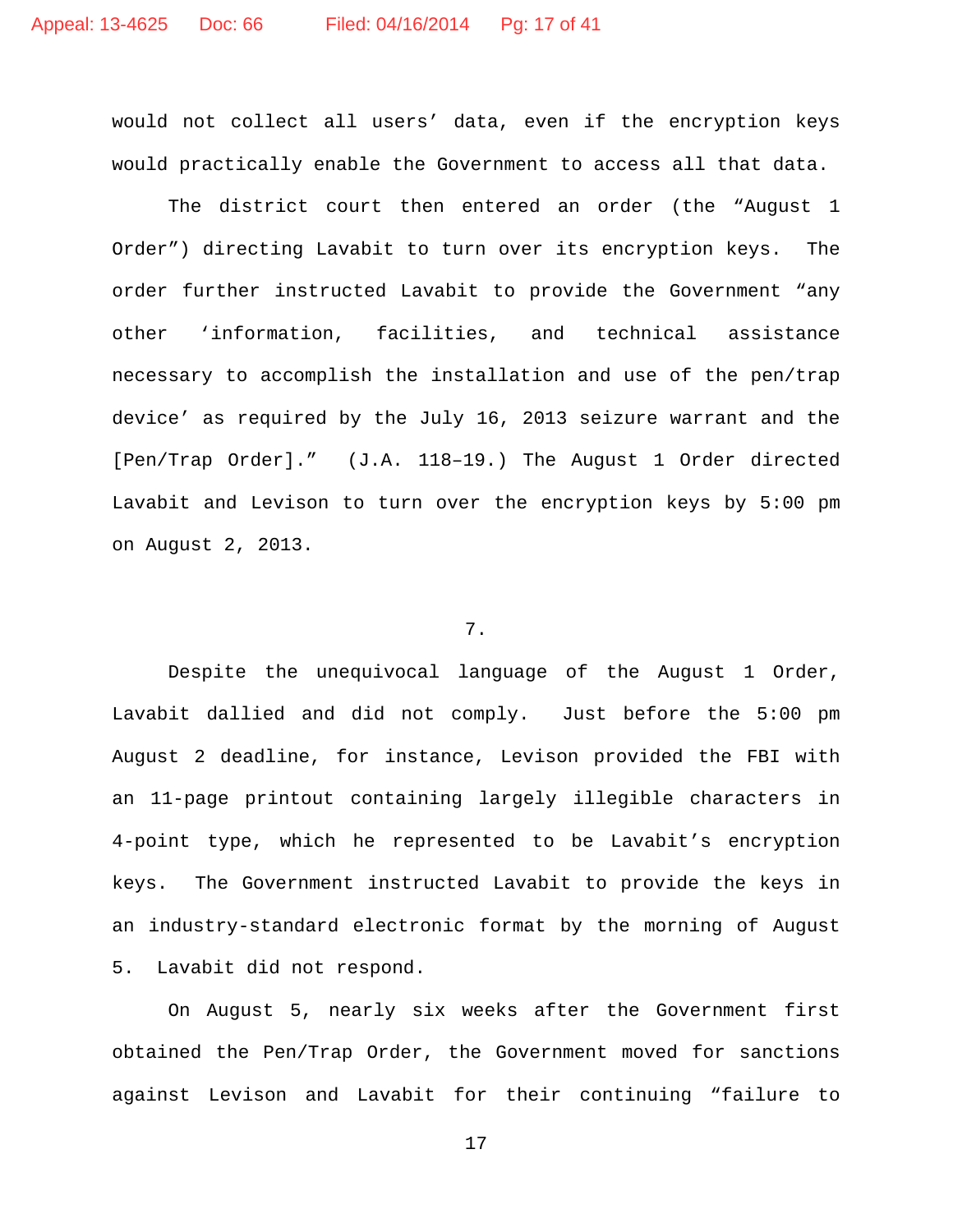comply with [the] Court's order entered August 1." (J.A. 120.) The Government sought penalties of \$5,000 a day until Lavabit provided the encryption keys to the Government. The district court granted the motion for sanctions that day.

Two days later, Levison provided the keys to the Government. By that time, six weeks of data regarding the target had been  $\text{lost.}^{11}$ 

### 8.

Lavabit and Levison timely appealed, and we have jurisdiction under 28 U.S.C. § 1291. See United States v. Myers, 593 F.3d 338, 344 n.9 (4th Cir. 2010) ("[A] civilcontempt order may be immediately appealed by a non[-]party [to the underlying action]."); see also Buffington v. Balt. Cnty., Md., 913 F.2d 113, 133 (4th Cir. 1990) (explaining that civil contempt includes "a fine that would be payable to the court . . . when the [contemnor] can avoid paying the fine simply by performing the affirmative act required by the court's order"). We further note that the appeal presents a live controversy even

 $11$  After Levison provided the keys to the Government, he also shut Lavabit down entirely. In a public statement, Levison did not reveal the specific reasons behind his decision to close Lavabit. He did post, however, a statement on the Lavabit website explaining that he would not "become complicit in crimes against the American people." Lavabit, http://www.lavabit.com (last visited Mar 3, 2014).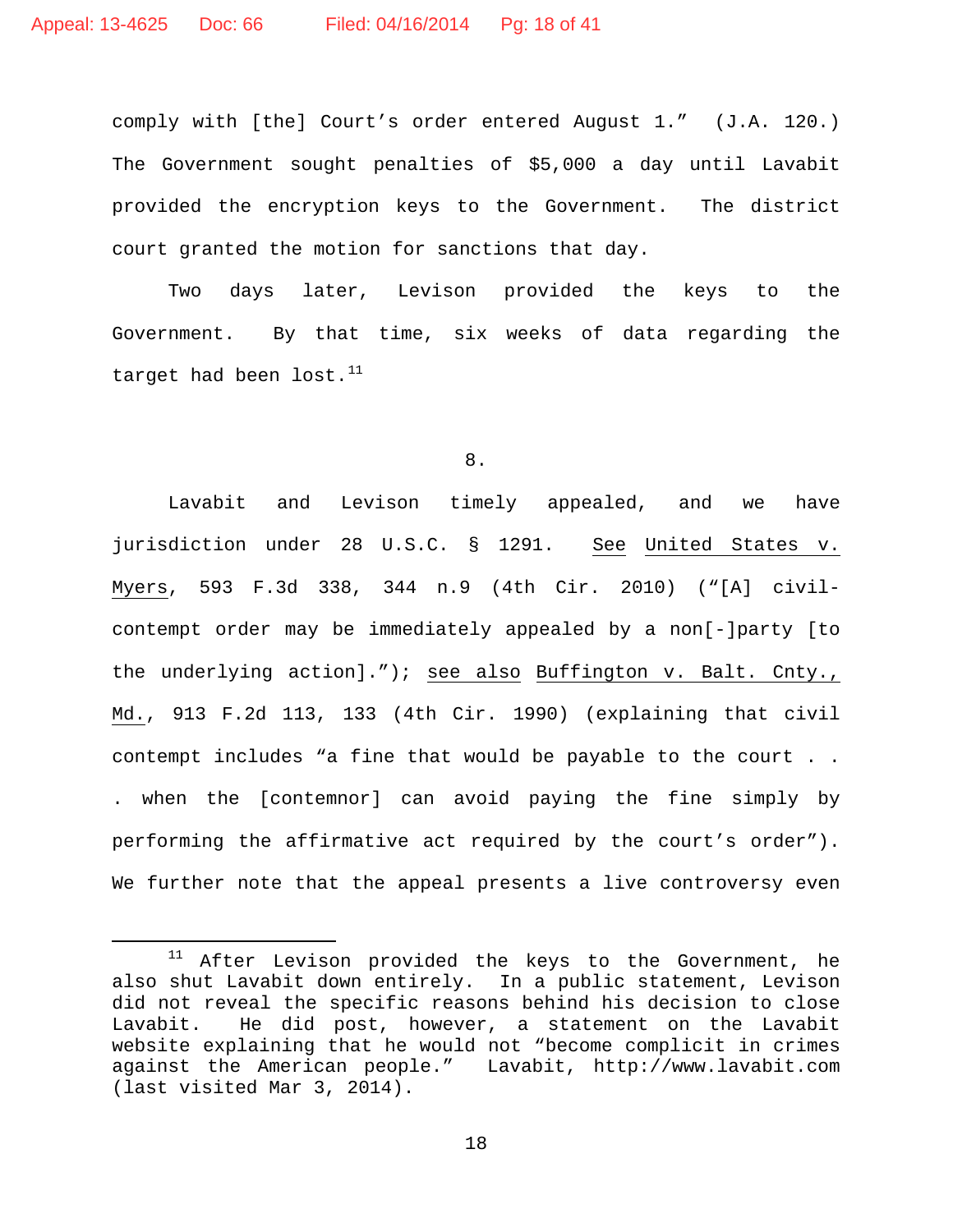though Lavabit has now complied with the underlying orders, as Lavabit and Levison still face potential assessments based on their conduct in refusing to comply with the district court's orders. See In re Grand Jury Subpoena (T-112), 597 F.3d 189, 195 (4th Cir. 2010).

#### II.

### A.

As a party appealing from a civil contempt order, Lavabit $^{12}$ may ask us to consider "whether contempt was proper" and may challenge "the order alleged to have been violated" unless "earlier appellate review was available." United States v. Myers, 593 F.3d at 344. In the ordinary case, we review the ultimate decision as to whether the contempt was proper for abuse of discretion, the underlying legal questions de novo, In re Grand Jury Subpoena, 597 F.3d at 195, and any factual findings for clear error, Oaks of Mid City Resident Council v. Sebelius, 723 F.3d 581, 584 (5th Cir. 2013); cf. United States v. Peoples, 698 F.3d 185, 189 (4th Cir. 2012) (same as to criminal contempt). Lavabit failed, however, to raise most of

<sup>&</sup>lt;sup>12</sup> For simplicity's sake, we refer only to "Lavabit" for the remainder of the opinion. That term, however, includes both That term, however, includes both Lavabit and Levison unless the context reflects otherwise.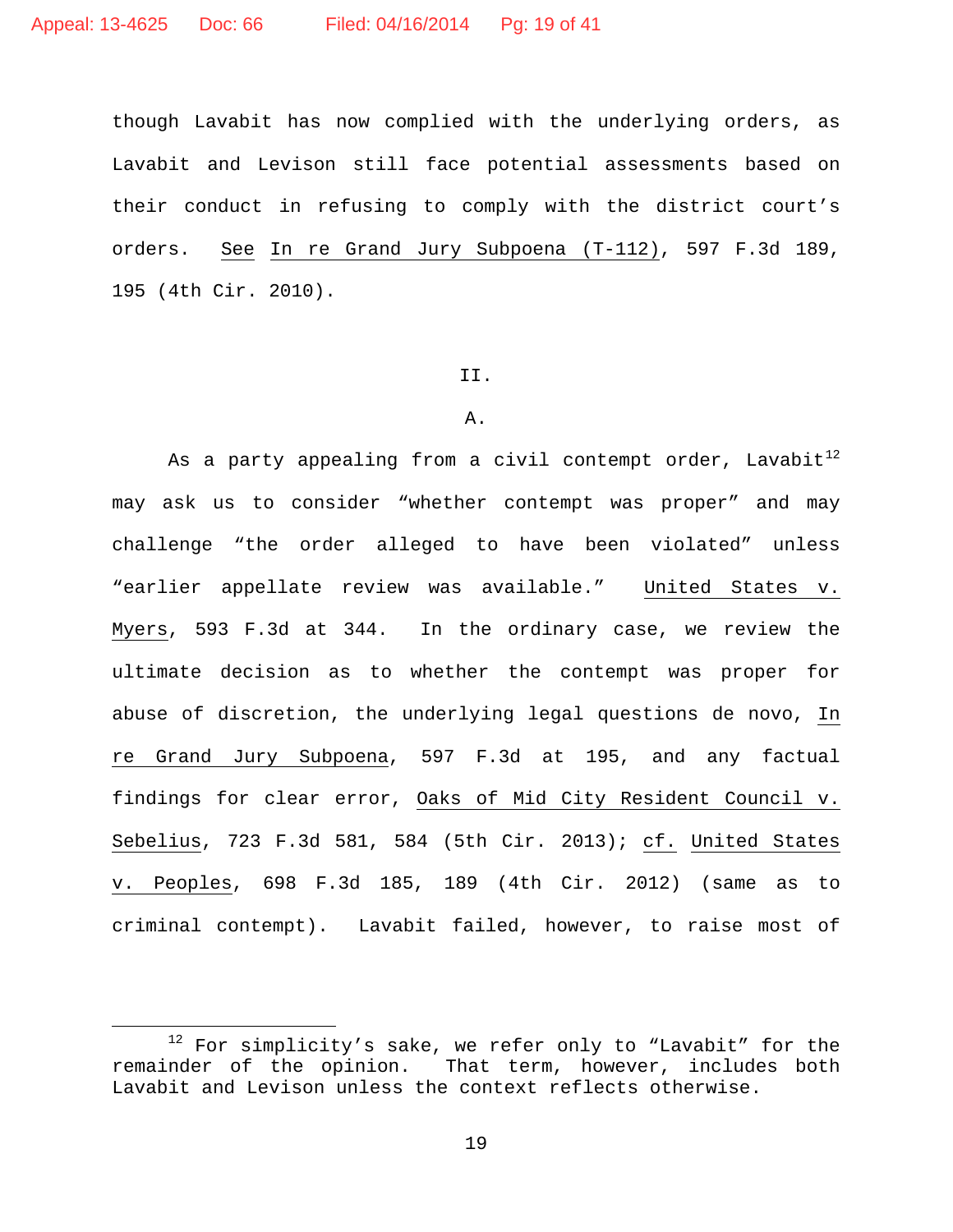its present arguments before the district court; that failure significantly alters the standard of review.

B.

In the district court, Lavabit failed to challenge the statutory authority for the Pen/Trap Order, or the order itself, in any way. Yet on appeal, Lavabit suggests that the district court's demand for the encryption keys required more assistance from it than the Pen/Trap Statute requires. Lavabit never mentioned or alluded to the Pen/Trap Statute below, much less the district court's authority to act under that statute. In fact, with the possible exception of an undue burden argument directed at the seizure warrant, Lavabit never challenged the district court's authority to act under either the Pen/Trap Statute or the SCA.

"The matter of what questions may be taken up and resolved for the first time on appeal is one left primarily to the discretion of the courts of appeals, to be exercised on the facts of individual cases." Singleton v. Wulff, 428 U.S. 106, 121 (1976). In this circuit, we exercise that discretion sparingly. Our settled rule is simple: "[a]bsent exceptional circumstances, . . . we do not consider issues raised for the first time on appeal." Robinson v. Equifax Info. Servs., LLC, 560 F.3d 235, 242 (4th Cir. 2009); see also Agra, Gill & Duffus,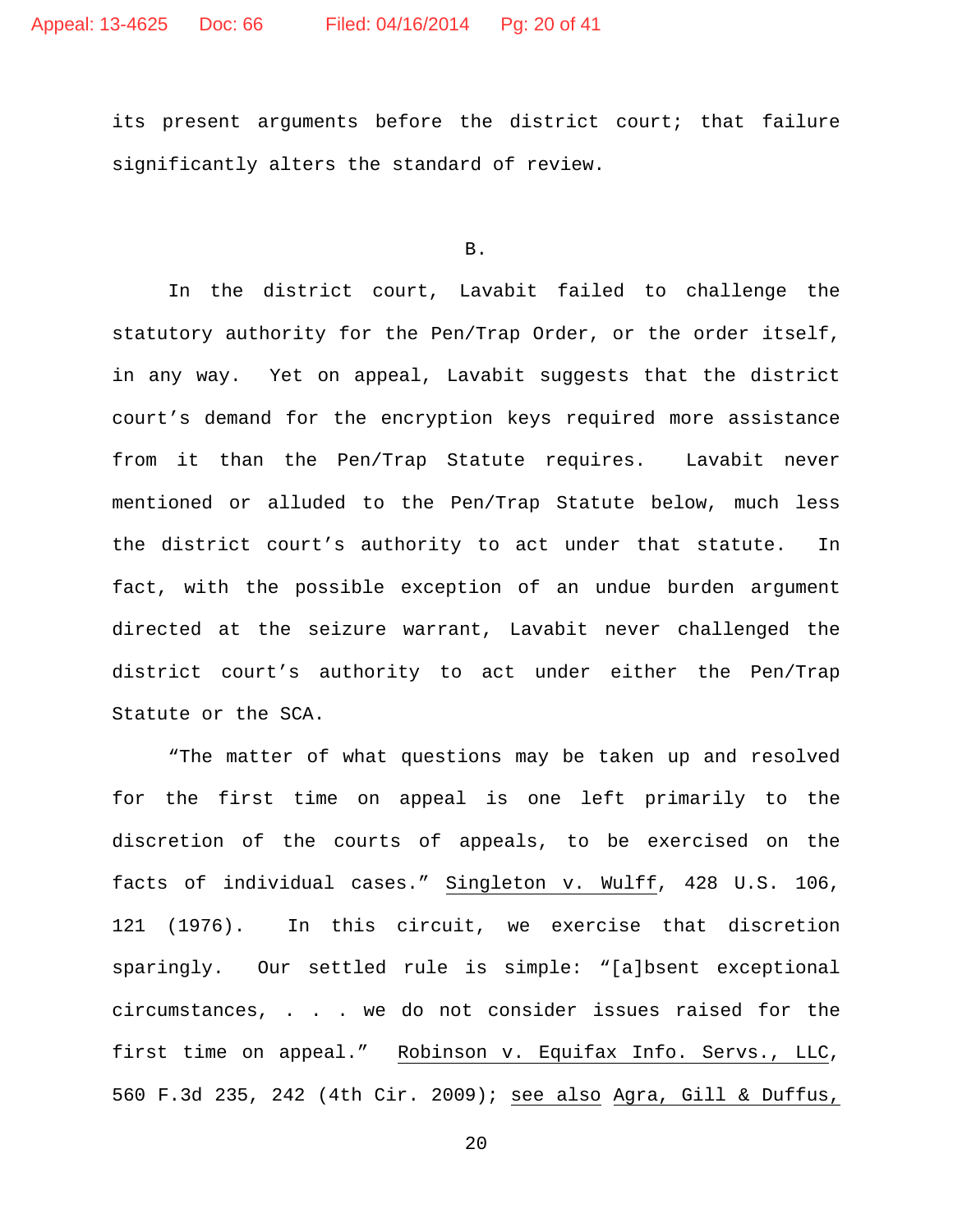Inc. v. Benson, 920 F.2d 1173, 1176 (4th Cir. 1990) ("We will not accept on appeal theories that were not raised in the district court except under unusual circumstances.").

When a party in a civil case fails to raise an argument in the lower court and instead raises it for the first time before us, we may reverse only if the newly raised argument establishes "fundamental error" or a denial of fundamental justice. Stewart v. Hall, 770 F.2d 1267, 1271 (4th Cir. 1985). "Fundamental error" is "more limited" than the "plain error" standard that we apply in criminal cases. Id.: accord Shcherbakovskiy v. Da Capo Al Fine, Ltd., 490 F.3d 130, 142 (2d Cir. 2007) ("To meet this [fundamental error] standard, a party must demonstrate even more than is necessary to meet the plain error standard in a criminal trial."). So, when a party in a civil case fails to meet the plain-error standard, we can say with confidence that he has not established fundamental error. See, e.g., In re Celotex Corp., 124 F.3d 619, 631 (4th Cir. 1997) (describing the criminal plain-error standard as a "minimum" standard that must be met before undertaking discretionary review of a waived argument in a civil case). $^{13}$ 

<sup>&</sup>lt;sup>13</sup> Two things might explain the higher standard that applies<br>in civil cases. First, "Federal Rule of Criminal Procedure First, "Federal Rule of Criminal Procedure 52(b) affords federal appellate courts the discretion to correct certain forfeited errors in the criminal context," but in the civil context (excepting jury instructions), "such discretion is (Continued)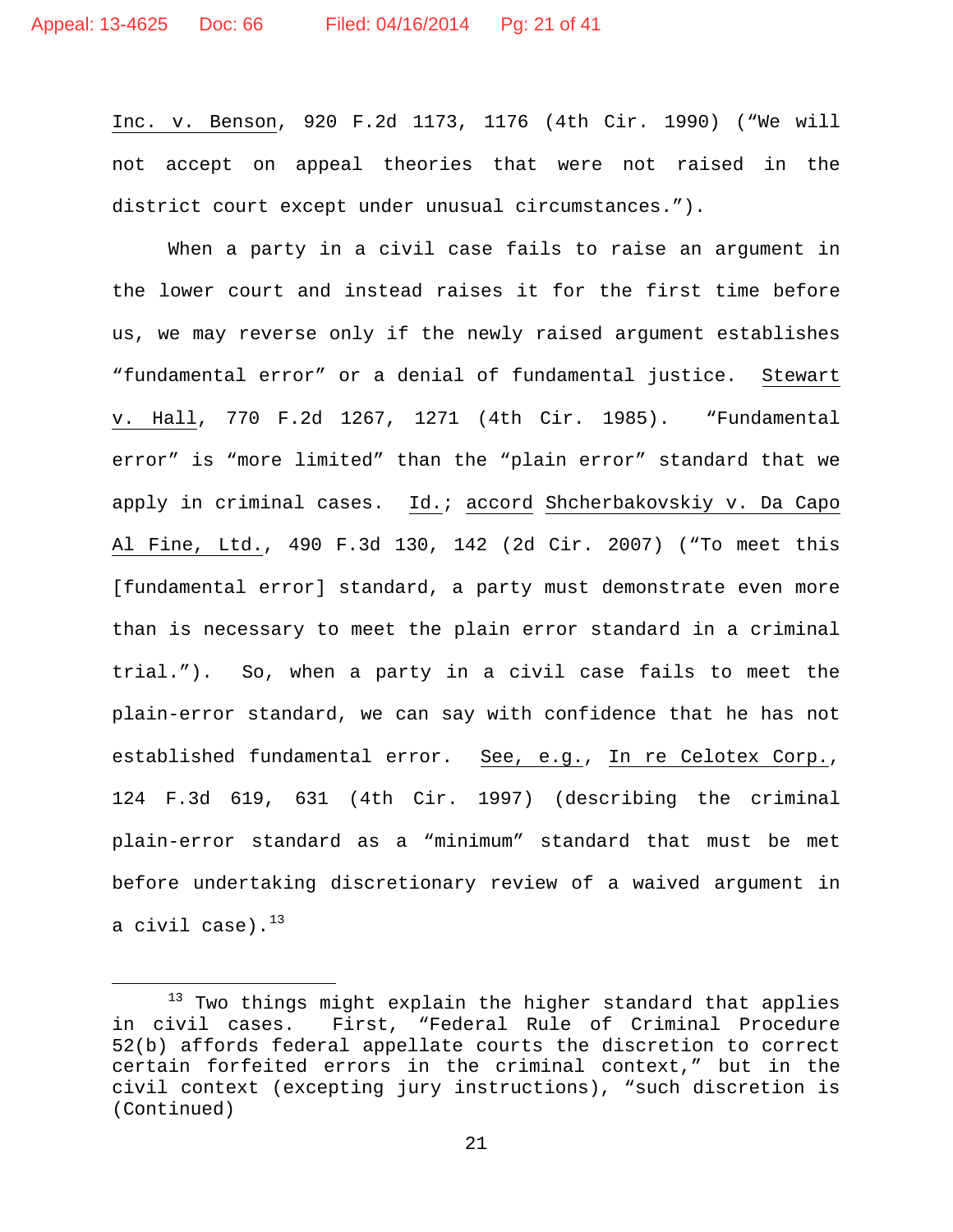Ĩ.

Thus, we may use the criminal, plain-error standard -– articulated by United States v. Olano, 507 U.S. 705, 730 (1993) –- as something of an intermediate step in a civil case. See, e.g., Brickwood Contractors, Inc. v. Datanet Eng'g, Inc., 369 F.3d 385, 396 (4th Cir. 2004) (applying Olano standard in civil case). Under that familiar standard, we cannot reverse if the party fails to establish: "(1) there is an error; (2) the error is plain; (3) the error affects substantial rights; and (4) the court determines . . . that the error seriously affects the fairness, integrity or public reputation of judicial proceedings." Celotex, 124 F.3d at 630-31. Even the lesser showing needed for "[p]lain error review is strictly circumscribed, and meeting all four prongs is difficult, as it should be." United States v. Byers, 649 F.3d 197, 213 (4th Cir. 2011) (quotation marks and alteration omitted).

We employ these rules not to trap unwary litigants, but to advance several important and "obvious" purposes. Wheatley v. Wicomico Cnty., Md., 390 F.3d 328, 335 (4th Cir. 2004). Among

judicially created." Celotex, 124 F.3d 619, 630 n.6 (4th Cir. 1997). As a judicial construction, it should be narrowly construed. Cf. In re ESA Envtl. Specialists, Inc., 70 F.3d 388, 394 n.5 (4th Cir. 2013) (stating that a "judicially created exception" to a rule should be "narrowly construed"). Second, plain-error review arose in the criminal context to protect the<br>defendant's "substantial liberty interests," but "[s]uch "substantial liberty interests," but "[s]uch interests normally are not at stake in civil litigation." Deppe v. Tripp, 863 F.2d 1356, 1364 (7th Cir. 1988).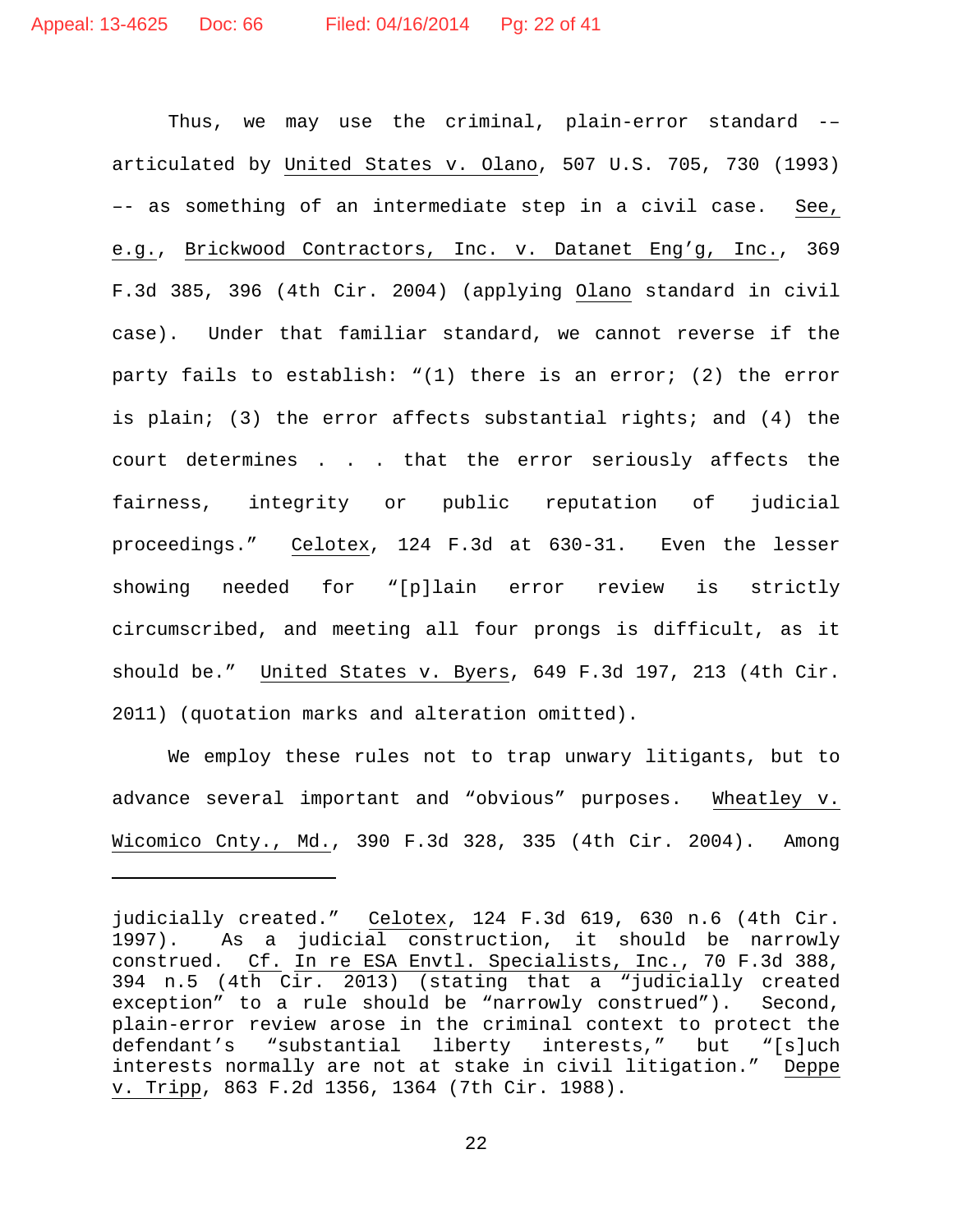other things, forfeiture and waiver rules offer "respect for the [integrity of the] lower court, [avoid] unfair surprise to the other party, and [acknowledge] the need for finality in litigation and conservation of judicial resources." Holly Hill Farm, 447 F.3d at 267. Our sister circuits have suggested other reasons beyond these: waiver rules ensure that the parties develop the necessary evidence below, In re Diet Drugs Prod. Liab. Litig., 706 F.3d 217, 226 (3d Cir. 2013), and "prevent parties from getting two bites at the apple by raising two distinct arguments," Fleishman v. Cont'l Cas. Co., 698 F.3d 598, 608 (7th Cir. 2012); see also HTC Corp. v. IPCom GmbH & Co., KG, 667 F.3d 1270, 1282 (Fed. Cir. 2012) (collecting cases). The Supreme Court has likewise warned us not to lightly dismiss the many interests underlying preservation requirements. See, e.g., Wood v. Milyard, 132 S. Ct. 1826, 1834 (2012) ("Due regard for the trial court's processes and time investment is also a consideration appellate courts should not overlook."); Exxon Shipping Co. v. Baker, 554 U.S. 471, 487 n.6 (2008) ("[T]he complexity of a case does not eliminate the value of waiver and forfeiture rules, which ensure that parties can determine when an issue is out of the case, and that litigation remains, to the extent possible, an orderly progression.").

Forfeiture and waiver principles apply with equal force to contempt proceedings. See, e.g., In re Gates, 600 F.3d 333, 337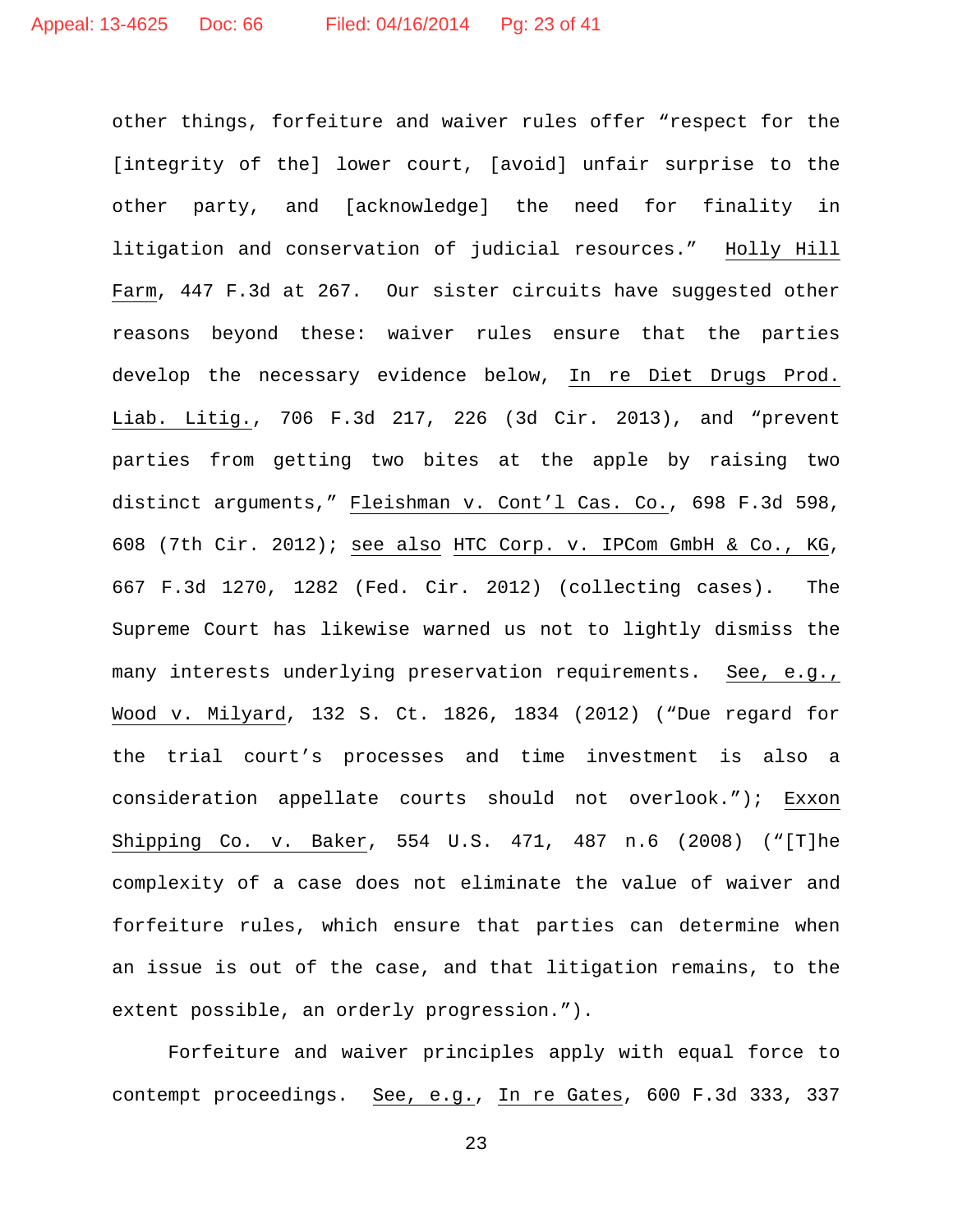(4th Cir. 2010) (applying plain-error standard to unpreserved claim of error in criminal contempt proceedings); United States v. Neal, 101 F.3d 993, 996 (4th Cir. 1996) (same). If anything, "[t]he axiom that an appellate court will not ordinarily consider issues raised for the first time on appeal takes on added significance in the context of contempt." In re Bianchi, 542 F.2d 98, 100 (1st Cir. 1976) (internal citation omitted). After all, "[d]enying the court of which [a party] stands in contempt the opportunity to consider the objection or remedy is in itself a contempt of [that court's] authority and an obstruction of its processes." Id. (quotation marks omitted).

### C.

Lavabit argues that it preserved an appellate challenge to the Pen/Trap Order when Levison objected to turning over the encryption keys at the initial show cause hearing. We disagree.

In making his statement against turning over the encryption keys to the Government, Levison offered only a one-sentence remark: "I have only ever objected to turning over the SSL keys because that would compromise all of the secure communications in and out of my network, including my own administrative traffic." (J.A. 42.) This statement -- which we recite here verbatim -- constituted the sum total of the only objection that Lavabit ever raised to the turnover of the keys under the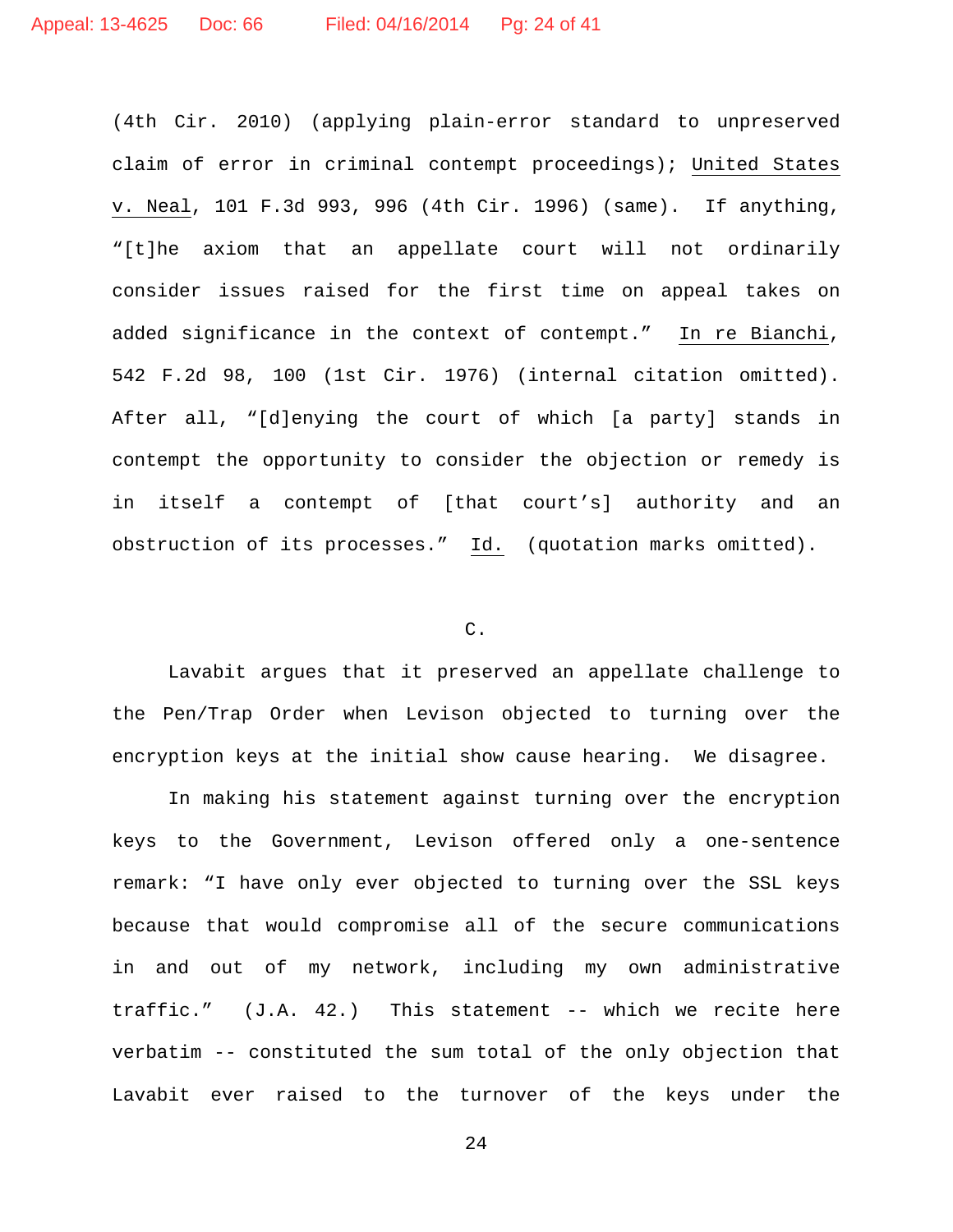Pen/Trap Order. We cannot refashion this vague statement of personal preference into anything remotely close to the argument that Lavabit now raises on appeal: a statutory-text-based challenge to the district court's fundamental authority under the Pen/Trap Statute. Levison's statement to the district court simply reflected his personal angst over complying with the Pen/Trap Order, not his present appellate argument that questions whether the district court possessed the authority to act at all.

Arguments raised in a trial court must be specific and in line with those raised on appeal. "To preserve an issue for appeal, an objection [or argument] must be timely and state the grounds on which it is based." Kollsman, a Div. of Sequa Corp. v. Cohen, 996 F.2d 702, 707 (4th Cir. 1993). It follows then that "an objection on one ground does not preserve objections based on different grounds." United States v. Massenburg, 564 F.3d 337, 342 n.2 (4th Cir. 2009).<sup>14</sup> Similarly, a party does not go far enough by raising a non-specific objection or claim.

 $14$  We have emphasized this point many times before. See, e.g., United States v. Zayyad, 741 F.3d 452, 459 (4th Cir. 2014) ("To preserve an argument on appeal, the [party] must object on the same basis below as he contends is error on appeal."); Laber v. Harvey, 438 F.3d 404, 429 n.24 (4th Cir. 2006) ("These are different arguments entirely, and making the one does not preserve the other."); United States v. Banisadr Bldg. Joint Venture, 65 F.3d 374, 379 (4th Cir. 1995) ("[A] theory not raised at trial cannot be raised on appeal.").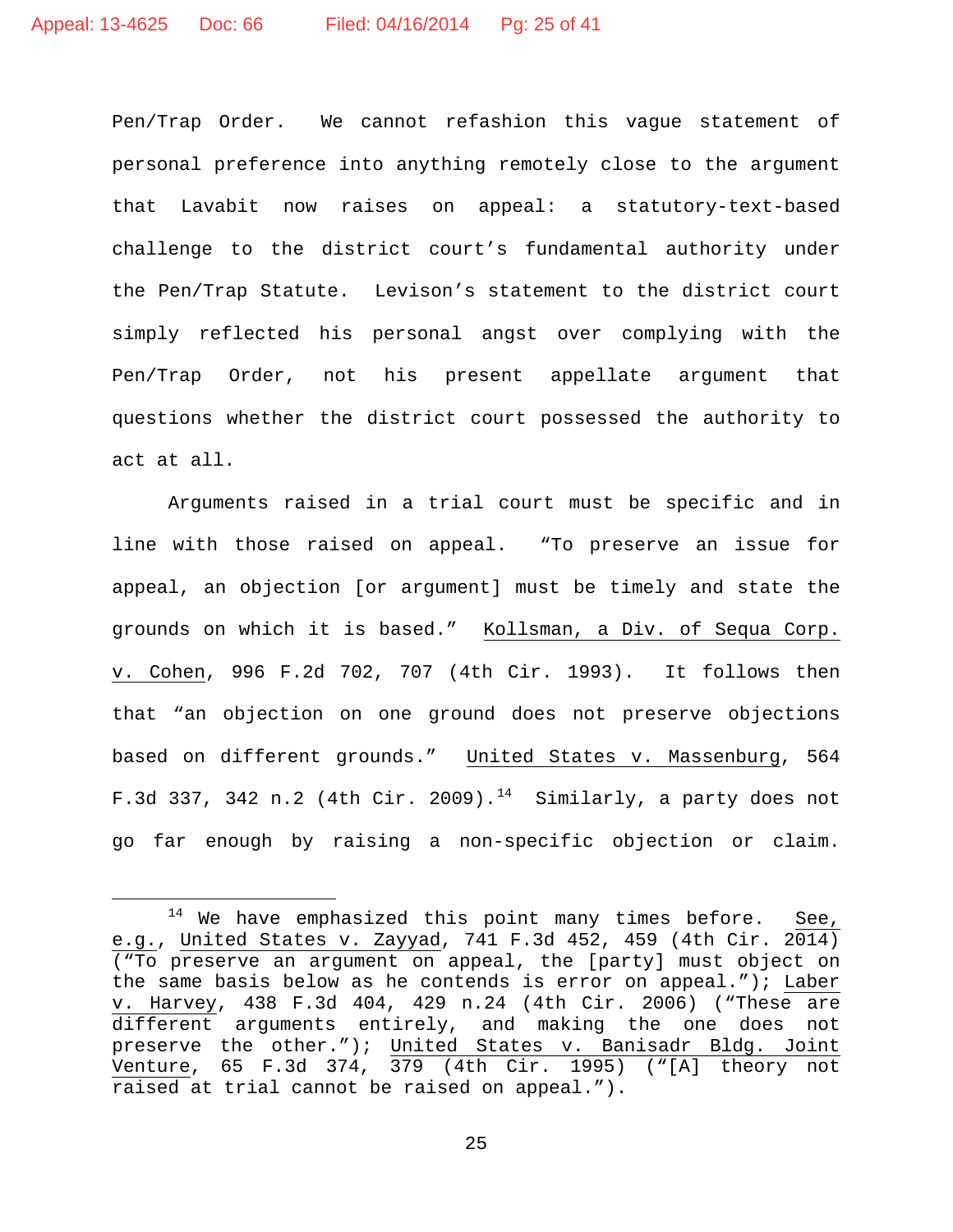"[I]f a party wishes to preserve an argument for appeal, the party must press and not merely intimate the argument during the proceedings before the district court." Dallas Gas Partners, L.P. v. Prospect Energy Corp., 733 F.3d 148, 157 (5th Cir. 2013); see also United States v. Bennett, 698 F.3d 194, 199 (4th Cir. 2012) (finding defendant waived argument where his argument below was "too general to alert the district court to the specific [objection]").

In arguing that it can still pursue the issue despite its failure to raise any specific argument challenging the Pen/Trap Order below, Lavabit gives far too broad a reading to Yee v. City of Escondido, 503 U.S. 519, 534 (1992). Yee explained that, "[o]nce a federal claim is properly presented, a party can make any argument in support of that claim; parties are not limited to the precise arguments they made below." 503 U.S. at 534. We, too, have recognized our need to "consider any theory plainly encompassed by the submissions in the underlying litigation." Volvo Constr. Equip. N. Am., Inc. v. CLM Equip. Co., 386 F.3d 581, 604 (4th Cir. 2004).

Yet Lavabit neither "plainly" nor "properly" identified these issues for the district court, and a comparison between this case and Yee illustrates why. In Yee, the parties raised before the district court a Fifth Amendment takings claim premised on physical occupation. 503 U.S. at 534–35. Before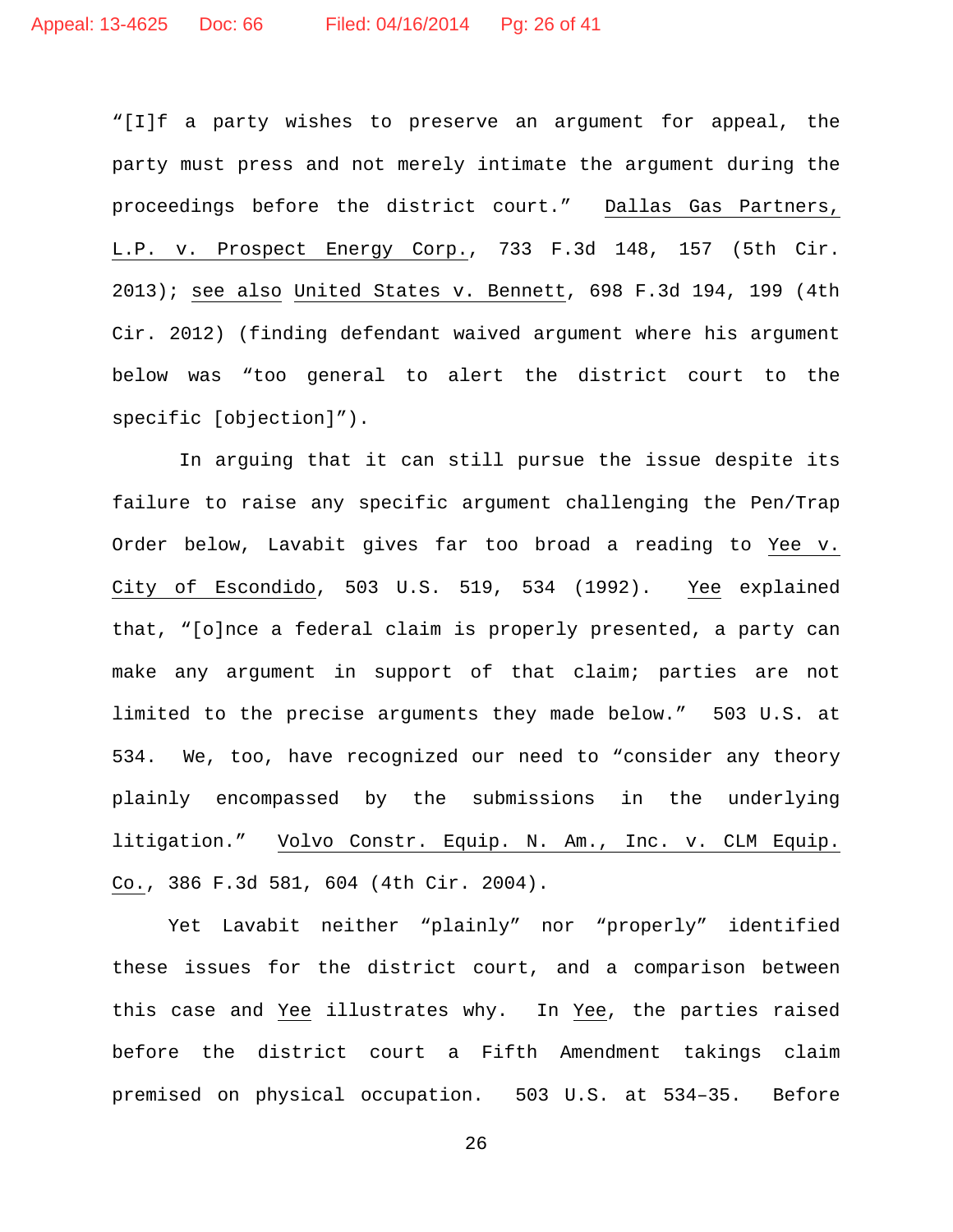the Supreme Court, however, they argued that the taking occurred by regulation. Id. The difference in form there was immaterial because the appealing party asked both courts to evaluate the same fundamental question: whether the challenged acts constituted a taking. In other words, the appellant/petitioner in Yee raised two variations of the same basic argument. In contrast, the difference in the case at bar is marked and material: Lavabit never challenged the statutory validity of the Pen/Trap Order below or the court's authority to act. To the contrary, Lavabit's only point below alluded to the potential damage that compliance could cause to its chosen business  $model.^{15}$ 

Neither the district court nor the Government therefore had any signal from Lavabit that it contested the district court's authority under the Pen/Trap Statute to enter the Pen/Trap Order or the June 28th Order. In fact, by conceding at the August 1 hearing "that the [G]overnment [was] entitled to the [requested] information," it likely led the district court to believe exactly the opposite. (J.A. 108.) Accordingly, Lavabit failed to preserve any issue for appeal related to the Pen/Trap Statute or the district court's authority to act under it. See Nelson

<sup>&</sup>lt;sup>15</sup> We might characterize this argument as some type of undue burden challenge. But, on appeal, Lavabit does not raise any undue burden argument as to the Pen/Trap Order. Instead, it limits its burden arguments to the seizure warrant.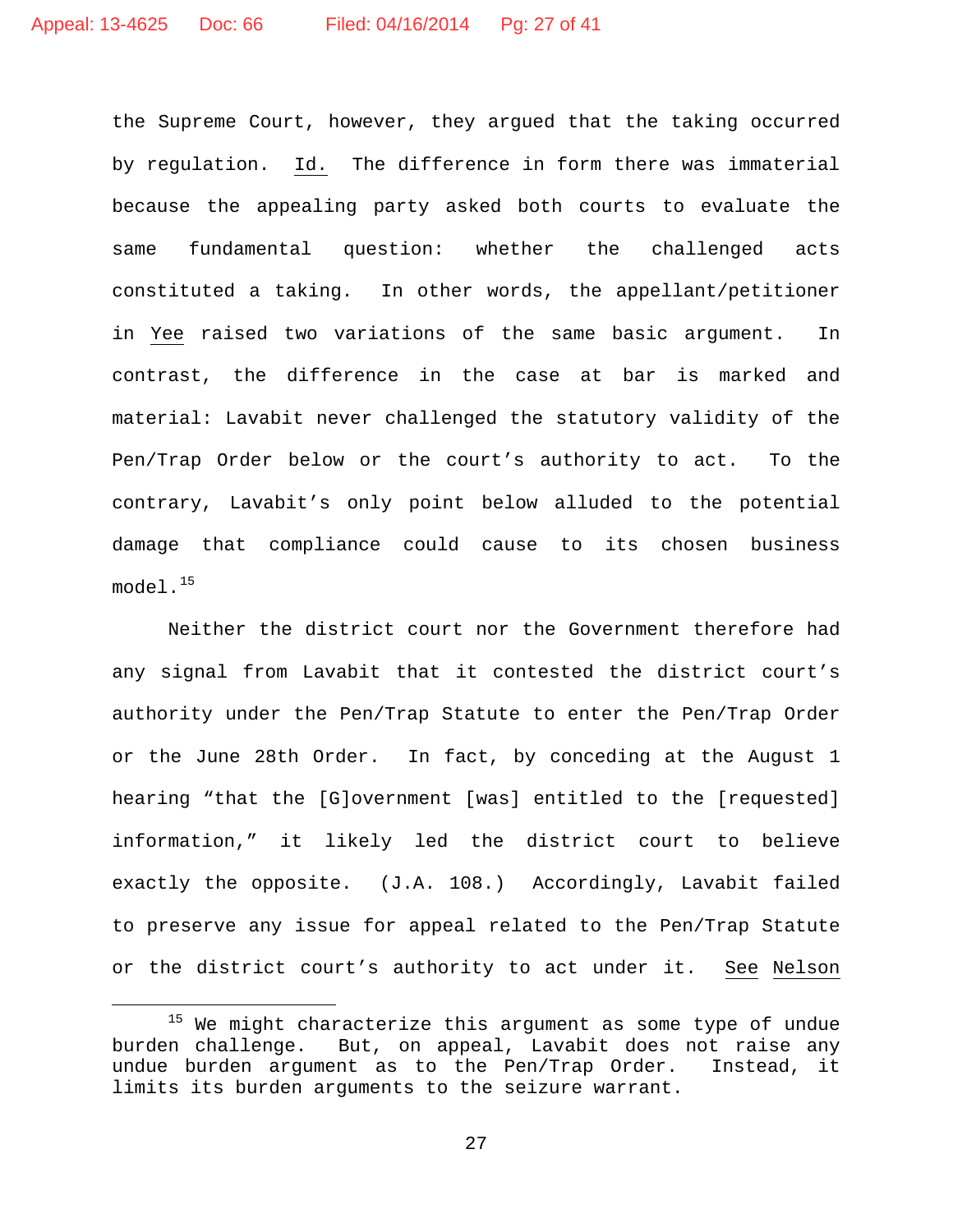v. Adams USA, Inc., 529 U.S. 460, 469 (2000) ("[T]he general rule that issues must be raised in lower courts in order to be preserved as potential grounds of decision in higher courts . . . requires that the lower court be fairly put on notice as to the substance of the issue.").

#### D.

Lavabit contends that, even if it failed to raise a cognizable objection to the Pen/Trap Order in the district court, then the Government and the district court induced it to forfeit its present challenges. We know of no case recognizing an "invited" or "induced" waiver exception to the traditional forfeiture and waiver principles. Lavabit has not identified any basis for such an exception, other than its subjective belief that it is now in an "unfair" position. But that is not an argument that permits us to cast aside the well-understood interests underlying our preservation requirements. Cf. Hawkins v. United States, 724 F.3d 915, 918 (7th Cir. 2013) ("Finality is an institutional value and it is tempting to subordinate such a value to the equities of the individual case. But there are dangers, especially if so vague a term as 'fairness' is to be the touchstone.").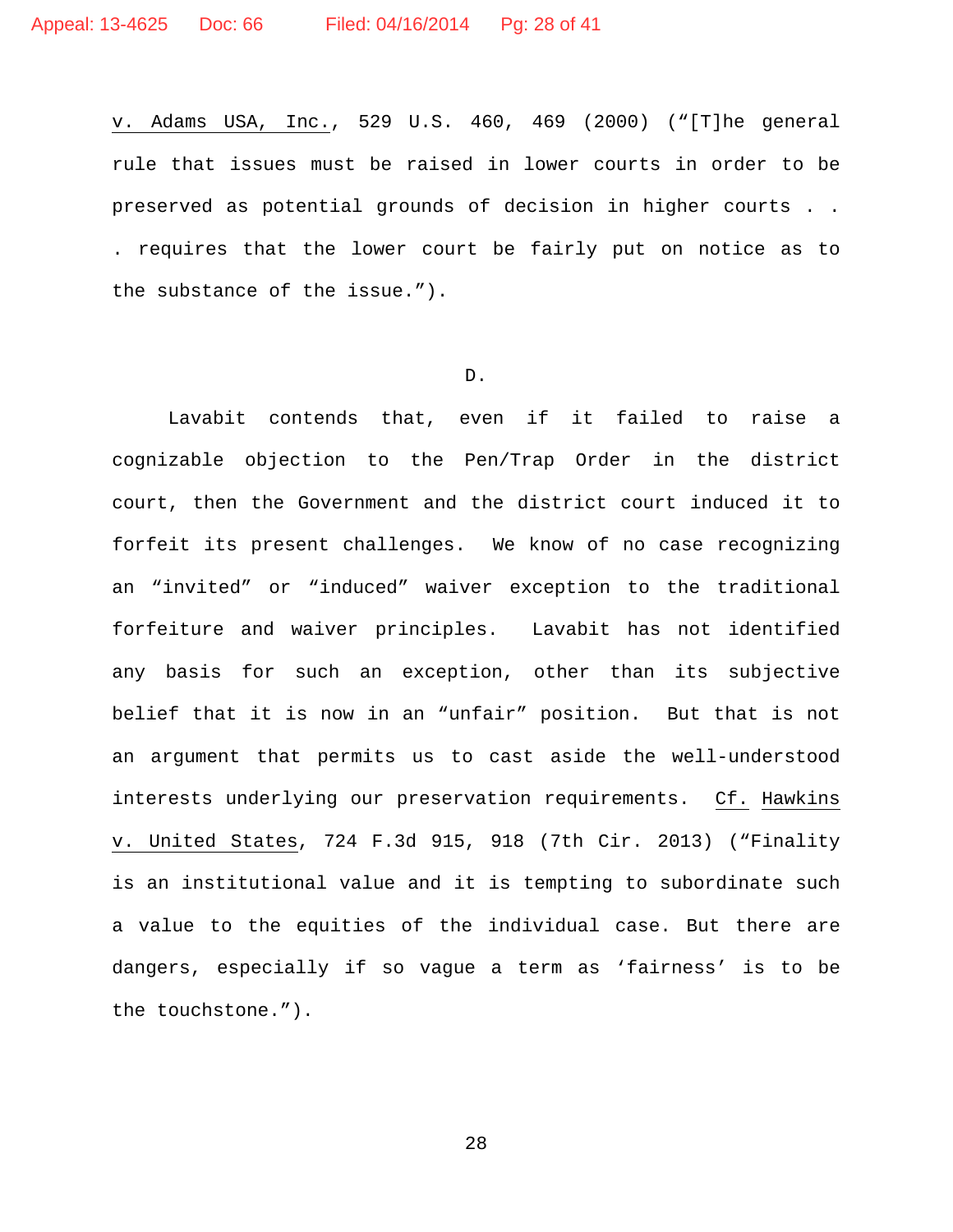In any event, we disagree with Lavabit's factual premise, as neither the Government nor the district court induced or invited Lavabit to waive anything.

The Government did not lead Lavabit to believe that the Pen/Trap Order was somehow irrelevant. To be sure, the Government focused more on the seizure warrant than the Pen/Trap Order at certain times in the proceedings. At the August 1 hearing, for example, the Government concentrated on the seizure warrant and the later-withdrawn grand jury subpoena because the motion under consideration –- Lavabit's motion to quash -- only addressed those two objects. The Government, however, never stopped contending that the Pen/Trap Order, in and of itself, also required Lavabit to turn over the encryption keys. For example, the Government specifically invoked the Pen/Trap Order in its written response to Lavabit's motion to quash by noting that "four separate legal obligations" required Lavabit to provide its encryption keys, including the Pen/Trap Order and the June 28 Order. (J.A. 86.) If Lavabit truly believed the Pen/Trap Order to be an invalid request for the encryption keys, then the Government's continuing reliance on that order should have spurred Lavabit to challenge it.

The district court's actions also put Lavabit on notice that the Pen/Trap Order implicated Lavabit's encryption keys. The June 28 Order referred to encryption, and the August 1 order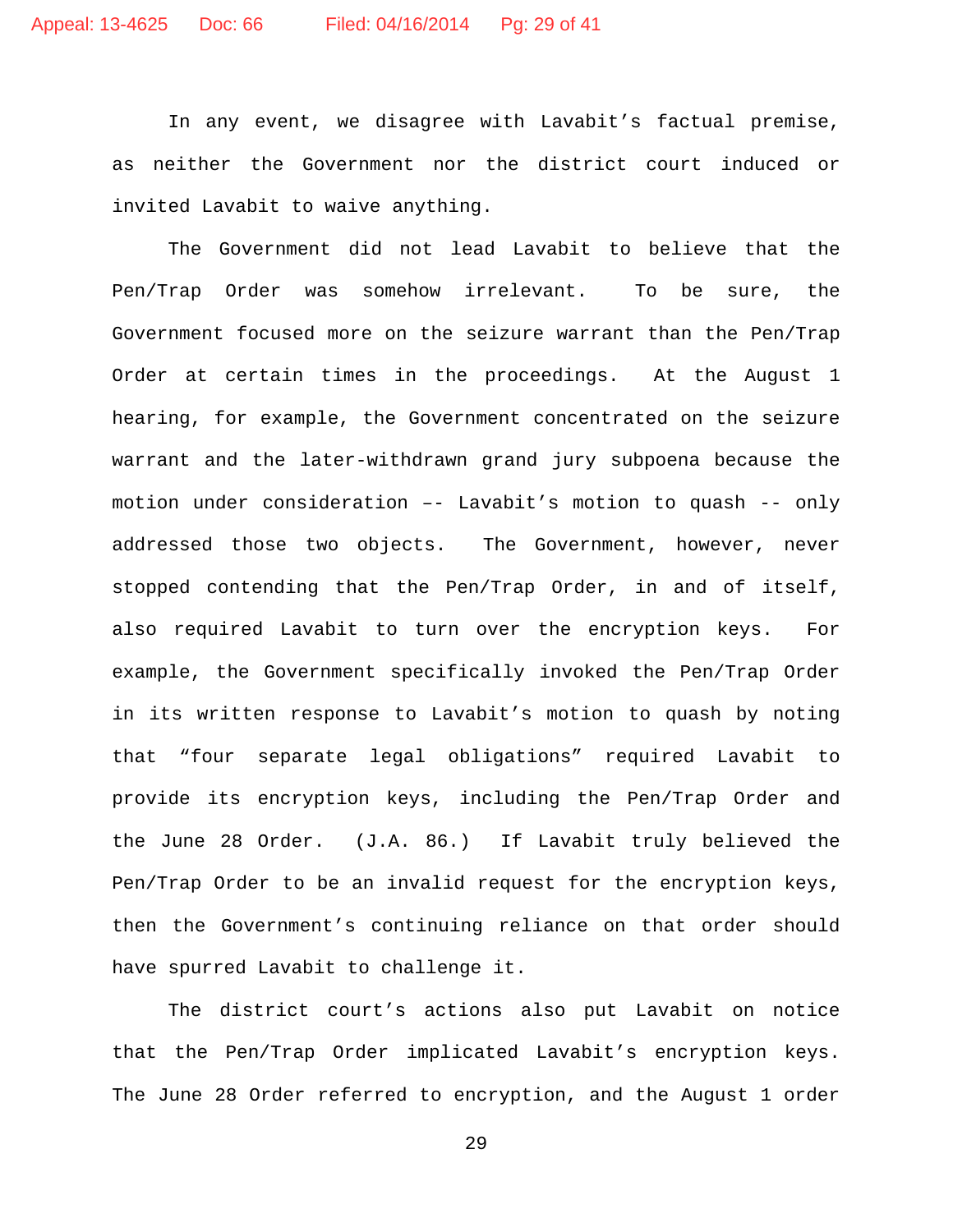compelling Lavabit to turn over its keys relied upon two independent sources of authority: "the July 16, 2013 seizure warrant and the June 28, 2013 [Pen/Trap Order]." (J.A. 119 (emphasis added).) The August 1 Order, with its plain and unequivocal citation to the Pen/Trap Order, informed Lavabit that the Pen/Trap Order needed to be addressed because it was the cited authority for the turnover of the encryption keys. Even if the district court had earlier equivocated about whether the Pen/Trap Order reached Lavabit's encryption keys, those doubts were dispelled once the August 1 Order issued.<sup>16</sup> "When the terms of a judgment conflict with either a written or oral opinion or observation, the judgment must govern." Murdaugh Volkswagen, Inc. v. First Nat'l Bank of S.C., 741 F.2d 41, 44 (4th Cir. 1984); see also id. ("Courts must speak by orders and judgments, not by opinions, whether written or oral, or by chance observations or expressed intentions made by courts during, before or after trial, or during argument."). At an absolute minimum, if Lavabit believed that the turnover of the keys was invalid under the Pen/Trap Order, then it should have

 <sup>16</sup> Similarly, if Lavabit believed that the district court mistakenly relied upon the Pen/Trap Order in its August 1 Order, then it should have moved the district court to revise its order. See Segars. v. Atl. Coast Line R.R. Co., 286 F.2d 767, 770 (4th Cir. 1961) (finding that party waived argument that<br>written order did not conform with trial court's actual written order did not conform with trial court's actual findings, where party did not move to revise order below).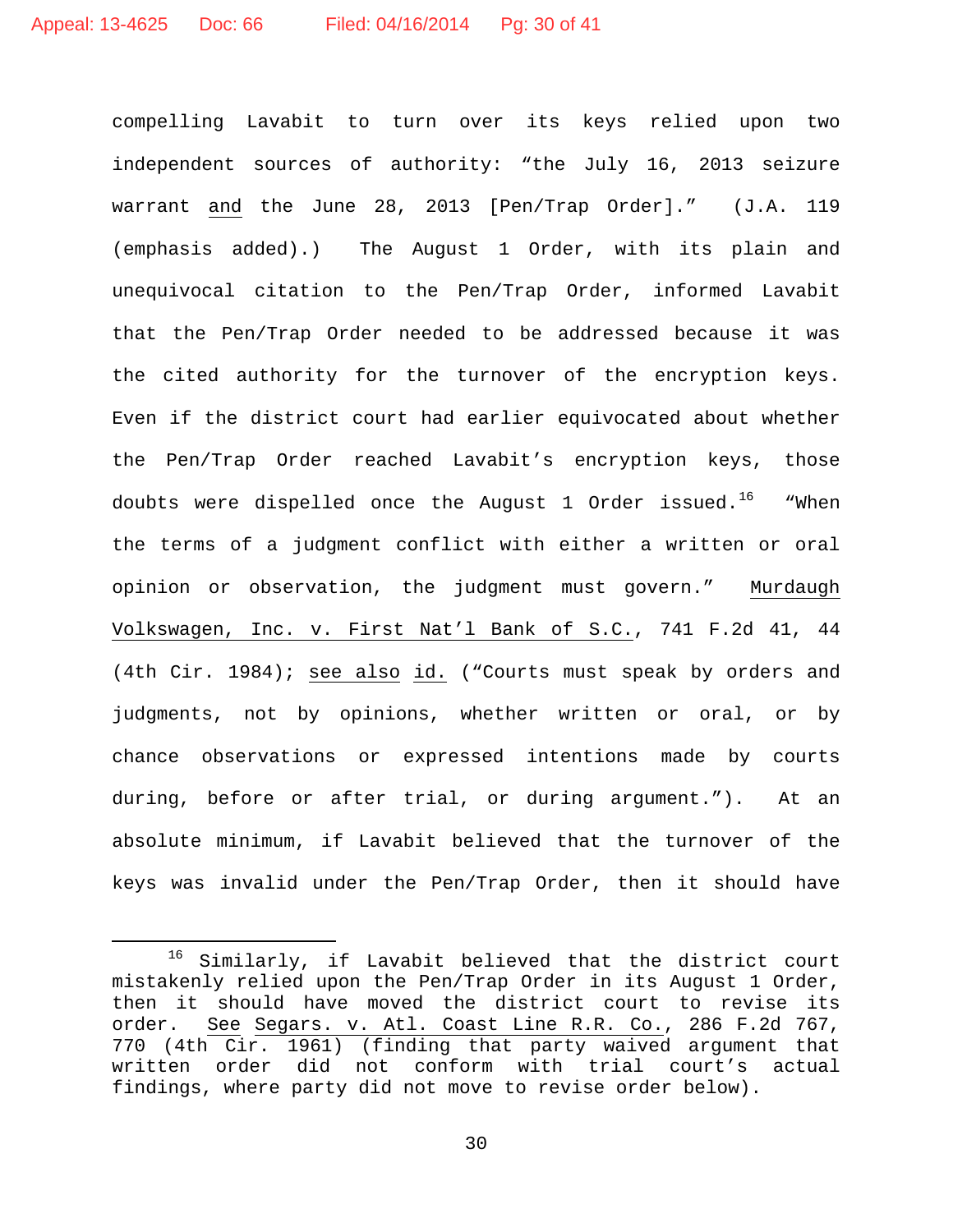acted once the district court's August 1 order issued. It did not.

E.

Lavabit tenders other reasons why we should exercise our discretion to hear its Pen/Trap Statute argument, but we find no merit in those arguments. We doubt that Lavabit's listed factors could ever justify de novo review of an argument raised for the first time on appeal in a civil case in this circuit.

Many years ago, this circuit held that, "at a minimum, the requirements of [the plain-error standard] must be satisfied before we may exercise our discretion to correct an error not raised below in a civil case." In re Celotex, 124 F.3d at 631 (emphasis added). It makes no difference then that Lavabit's Pen/Trap Statute argument presents a supposedly "pure question of law" (Reply Br. 6), or that Lavabit was unrepresented during some of the proceedings below, or that Lavabit believes this case to be one of "public concern" (Reply Br. 6).

At the outset, we do not agree that the issue is a "purely legal" one. At the very least, interpreting the Pen/Trap Statute's third-party-assistance provision would require us to consider technological questions of fact that have little to do with "pure law." But even if the question were legal, that would not alone justify our review. Though some circuits will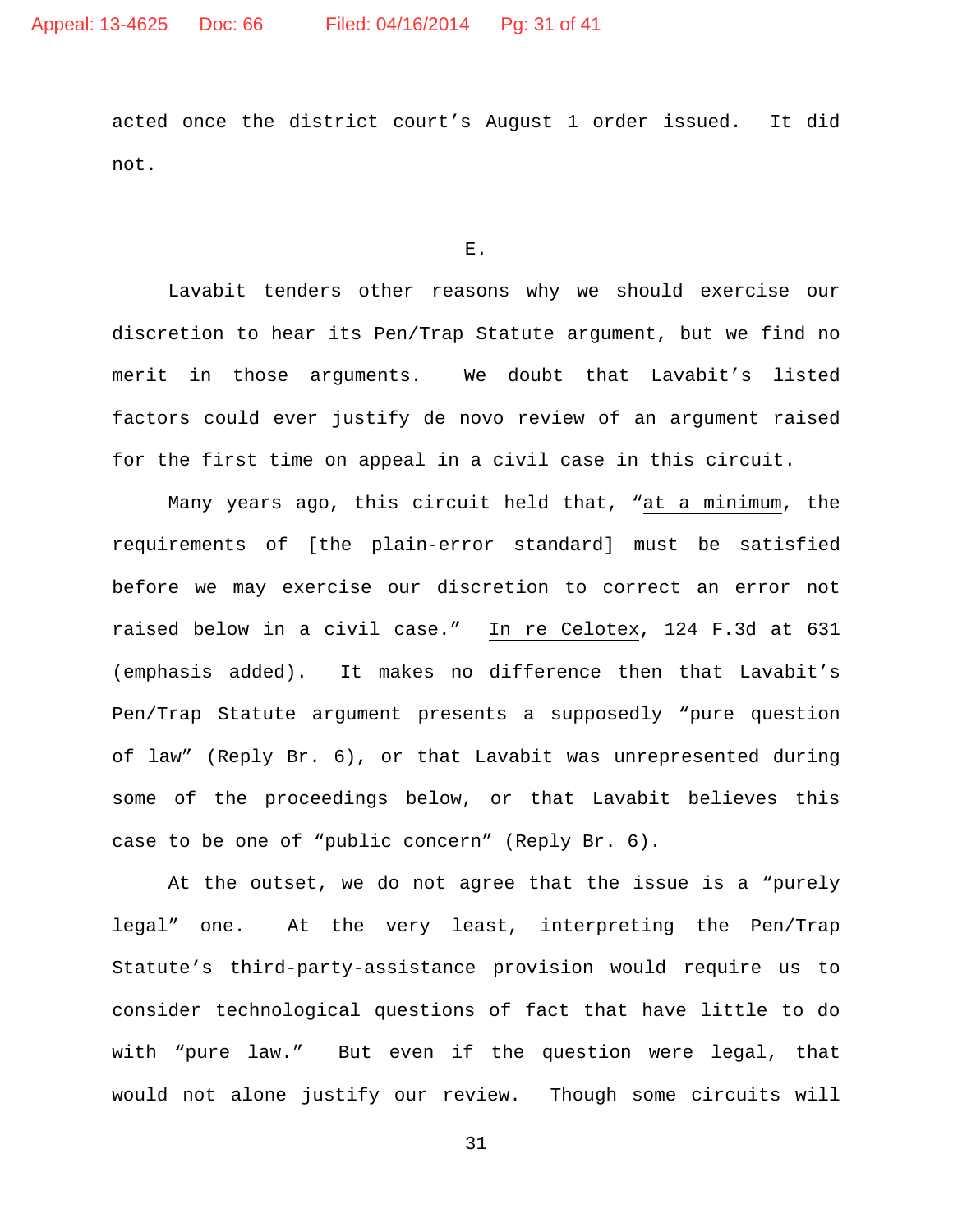sometimes put aside the plain-error framework when a case presents this sort of question, see, e.g., Villas at Parkside Partners v. City of Farmers Branch, 726 F.3d 524, 582 n.26 (5th Cir. 2013), our precedents do not embrace that approach. To the contrary, we have taken a more structured view, recognizing that the forfeiture rule "is a salutary rule even where the ground urged for reversal is a pure question of law." Legg's Estate v. Comm'r, 114 F.2d 760, 766 (4th Cir. 1940); accord Richison v. Ernest Grp., Inc., 634 F.3d 1123, 1128–30 (10th Cir. 2011) (rejecting a party's contention that a forfeited but "purely legal" issue could be considered outside the plain-error framework).

Nor does it matter that Lavabit and Levison were unrepresented by counsel during parts of the proceedings below.<sup>17</sup>

<sup>&</sup>lt;sup>17</sup> As a limited liability company, Lavabit likely should not have been permitted to proceed pro se at all. "It has been the law for the better part of two centuries, for example, that a corporation may appear in the federal courts only through licensed counsel. As the courts have recognized, the rationale for that rule applies equally to all artificial entities. Thus, save in a few aberrant cases, the lower courts have uniformly held that 28 U.S.C. § 1654, providing that 'parties may plead and conduct their own cases personally or by counsel,' does not allow corporations, partnerships, or associations to appear in federal court otherwise than through a licensed attorney." Rowland v. Cal. Men's Colony, Unit II Men's Advisory Council, 506 U.S. 194, 202 (1993) (footnote omitted); see also, e.g., United States v. Hagerman, 545 F.3d 579, 581–82 (7th Cir. 2008) (holding that LLCs may not proceed pro se); United States ex rel. Mergent Servs. v. Flaherty, 540 F.3d 89, 92 (2d Cir. 2008) (Continued)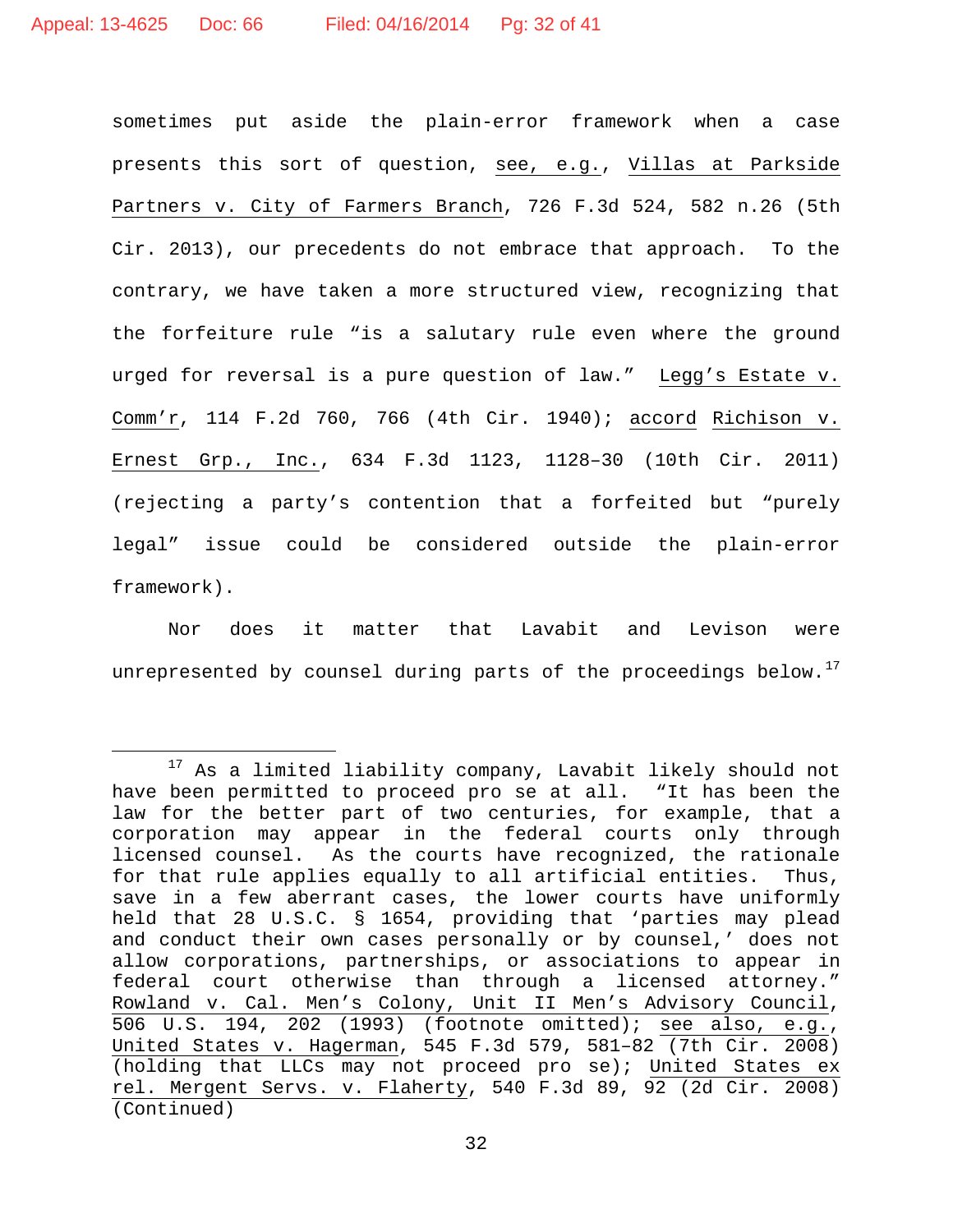"Although pro se complaints [and arguments] are to be liberally construed, the failure to first present claims to the district court generally forecloses our consideration of these matters on appeal." United States v. Ferguson, 918 F.2d 627, 630 (6th Cir. 1990); cf. Williams v. Ozmint, 716 F.3d 801, 810–11 (4th Cir. 2013) ("We long have recognized that, despite our expansive consideration of the pleadings of pro se litigants, . . . appellate courts should not permit . . . fleeting references to preserve questions on appeal."). Neither this Court nor the Supreme Court has ever "suggested that procedural rules in ordinary civil litigation should be interpreted so as to excuse mistakes by those who proceed without counsel." McNeil v. United States, 508 U.S. 106, 113 (1993). Especially given Lavabit's on-again-off-again relationship with various legal counsel, no reason exists to do so here. $^{18}$ 

Finally, Lavabit proposes that we hear its challenge to the Pen/Trap Order because Lavabit views the case as a matter of "immense public concern." (Reply Br. 6.) Yet there exists a perhaps greater "public interest in bringing litigation to an

Ĩ.

<sup>(</sup>explaining that lay persons cannot represent corporations, partnerships, or limited liability companies).

 $18$  Litigating this case did not evidently present any particular financial hardship, as Lavabit and Levison have never claimed a lack of funds as a reason for their sometimes-pro-se status.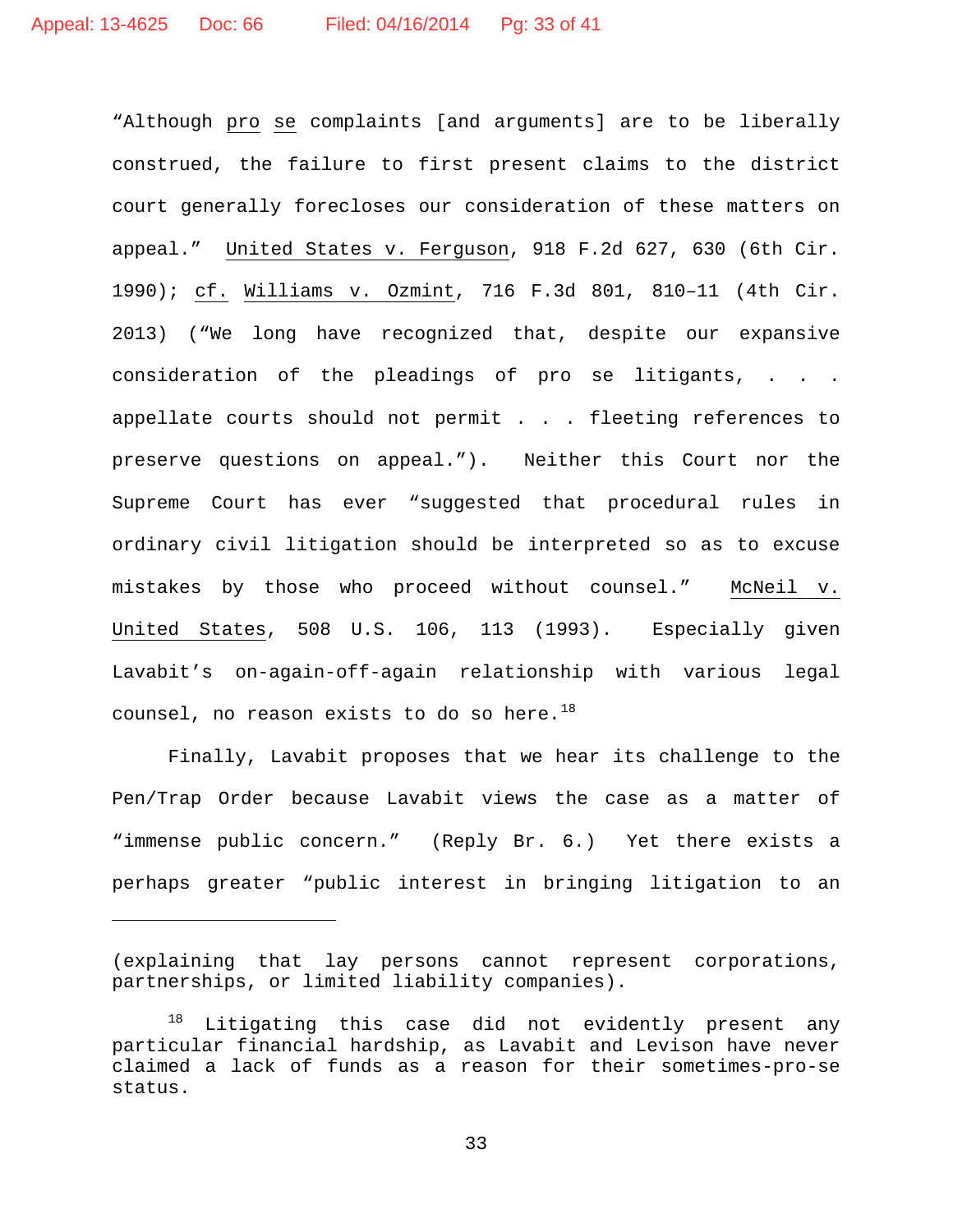end after fair opportunity has been afforded to present all issues of law and fact." United States v. Atkinson, 297 U.S. 157, 159 (1936). And exhuming forfeited arguments when they involve matters of "public concern" would present practical difficulties. For one thing, identifying cases of a "public concern" and "non-public concern" –- divorced from any other consideration –- is a tricky task governed by no objective standards. See, e.g., Tony A. Weigand, Raise or Lose: Appellate Discretion and Principled Decision-Making, 17 Suffolk J. Trial & App. Advoc. 179, 280–87 (2012) (describing vagueness and other problems with a "public importance" approach); Barry A. Miller, Sua Sponte Appellate Rulings: When Courts Deprive Litigants of an Opportunity to Be Heard, 39 San Diego L. Rev. 1253, 1306–07 (2002) ("[W]hat is an important public interest to one court will be unimportant to another. The line will be particularly difficult to draw and will often appear nakedly political."). For another thing, if an issue is of public concern, that concern is likely more reason to avoid deciding it from a lessthan-fully litigated record. See, e.g., Kingman Park Civic Ass'n v. Williams, 348 F.3d 1033, 1039 (D.C. Cir. 2003) ("The issue presented, however, is of sufficient public importance and complexity to counsel strongly against deciding it in this posture."); Carducci v. Regan, 714 F.2d 171, 177 (D.C. Cir. 1983) (refusing to excuse procedural waiver where case involved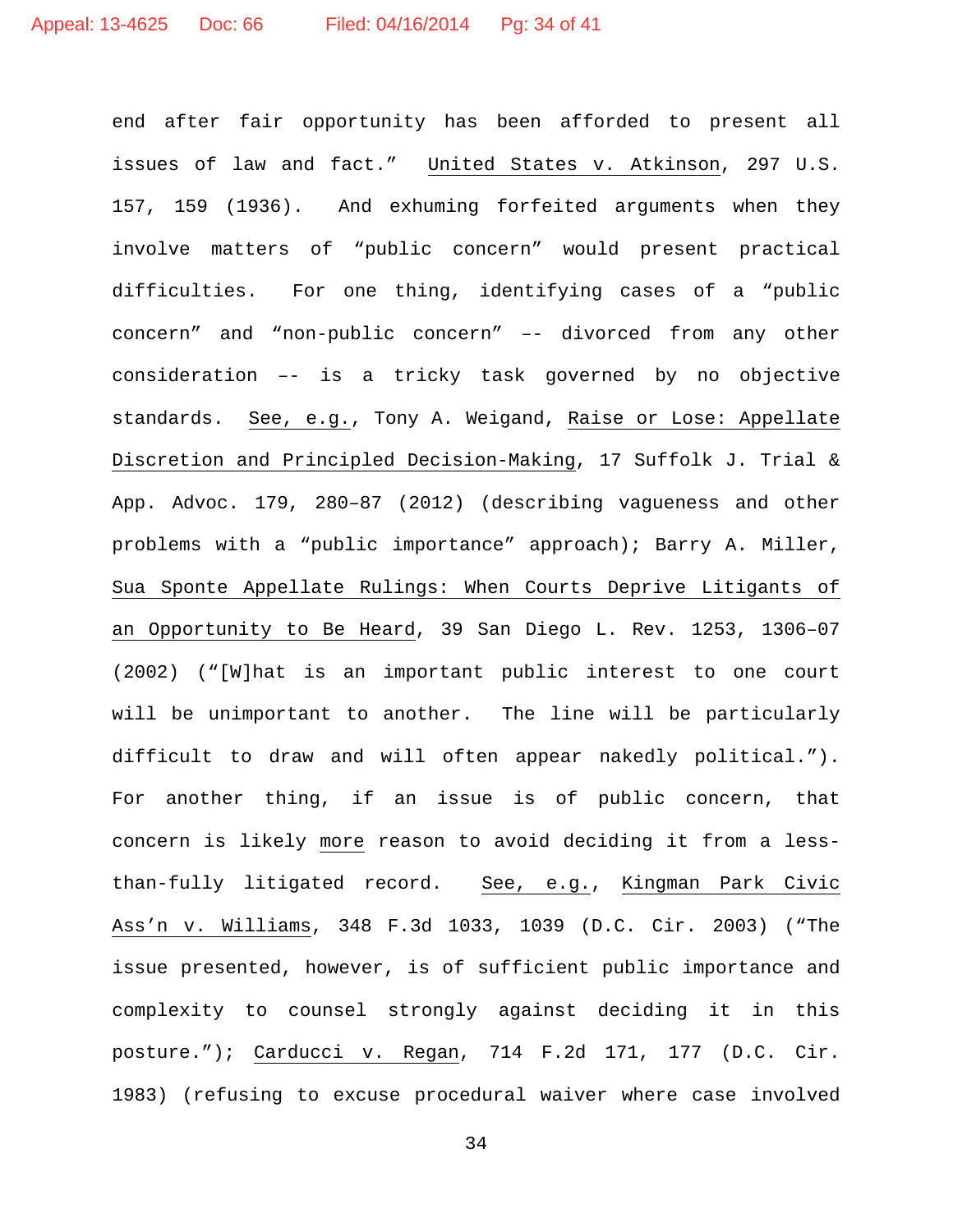"important questions of far-reaching significance"). Accordingly, we decline to hear Lavabit's new arguments merely because Lavabit believes them to be important.

In sum, Lavabit's assorted reasons to exercise any discretionary review authority do not convince us to review its Pen/Trap Statute arguments de novo. If Lavabit is to succeed on its Pen/Trap Statute claim, it must at least show plain error.

III.

## A.

The Pen/Trap Statute requires law enforcement authorities to obtain court orders to install and use pen registers and trap/trace devices. The requirements for these orders are less onerous than the requirements that apply to Government requests for the "content" of communications, as pen/trap devices do not collect "content" but only information associated with the transfer of that content.<sup>19</sup> As to internet communications, pen/trap devices collect only metadata, such as an email's "To:" and "From:" fields, the date and time of transmissions, and user login information. See 18 U.S.C. § 3127(3), (4) (forbidding pen

<sup>&</sup>lt;sup>19</sup> For example, in the more historically common use of a pen/trap device on a landline telephone, the only information collected would be information such as the telephone numbers of incoming and outgoing calls.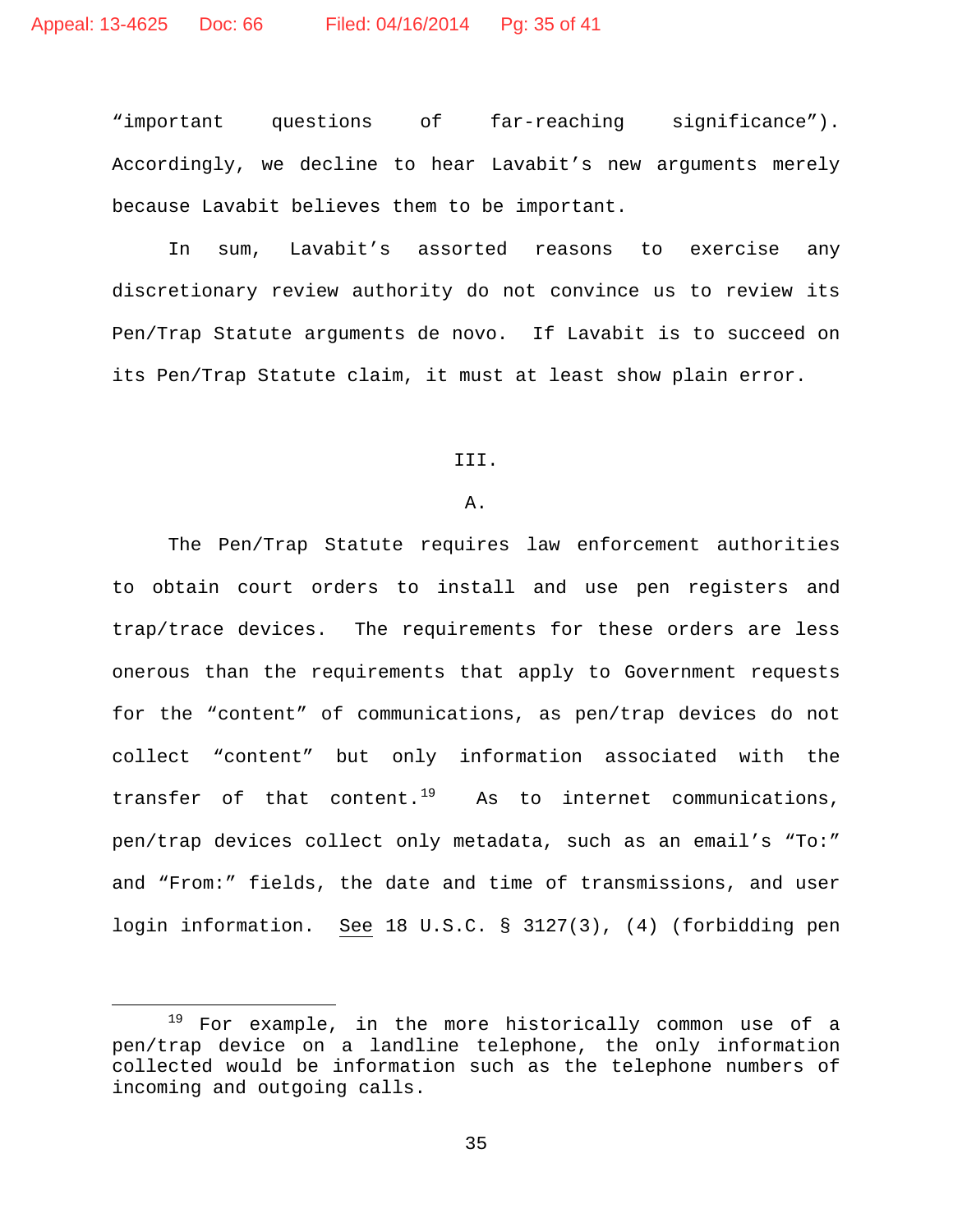registers and trap/trace devices from collecting "the contents of any communication").

The Pen/Register Statute also includes provisions requiring third parties to provide technical assistance to the Government in connection with those devices. See 18 U.S.C. §§ 3124(a), (b). Under the pen-register provision, for instance, Lavabit must provide:

all information, facilities, and technical assistance necessary to accomplish the installation of the pen register unobtrusively and with a minimum of interference with the services that the person so ordered by the court accords the party with respect to whom the installation and use is to take place.

Id. § 3124(a). Similarly, under the trap/trace provision,

Lavabit must furnish:

all additional information, facilities and technical assistance including installation and operation of the<br>device unobtrusively and with a minimum of unobtrusively interference with the services that the person so ordered by the court accords the party with respect to whom the installation and use is to take place, if such installation and assistance is directed by a court order as provided in section  $3123(b)(2)$  of this title.

Id. § 3124(b) (emphasis added).

Thus, Sections 3124(a) and (b) are similar, but not identical. The pen-register provision refers only to information "necessary to accomplish the installation," id. § 3124(a), while the trap/trace provision references information "including installation and operation," id. § 3124(b).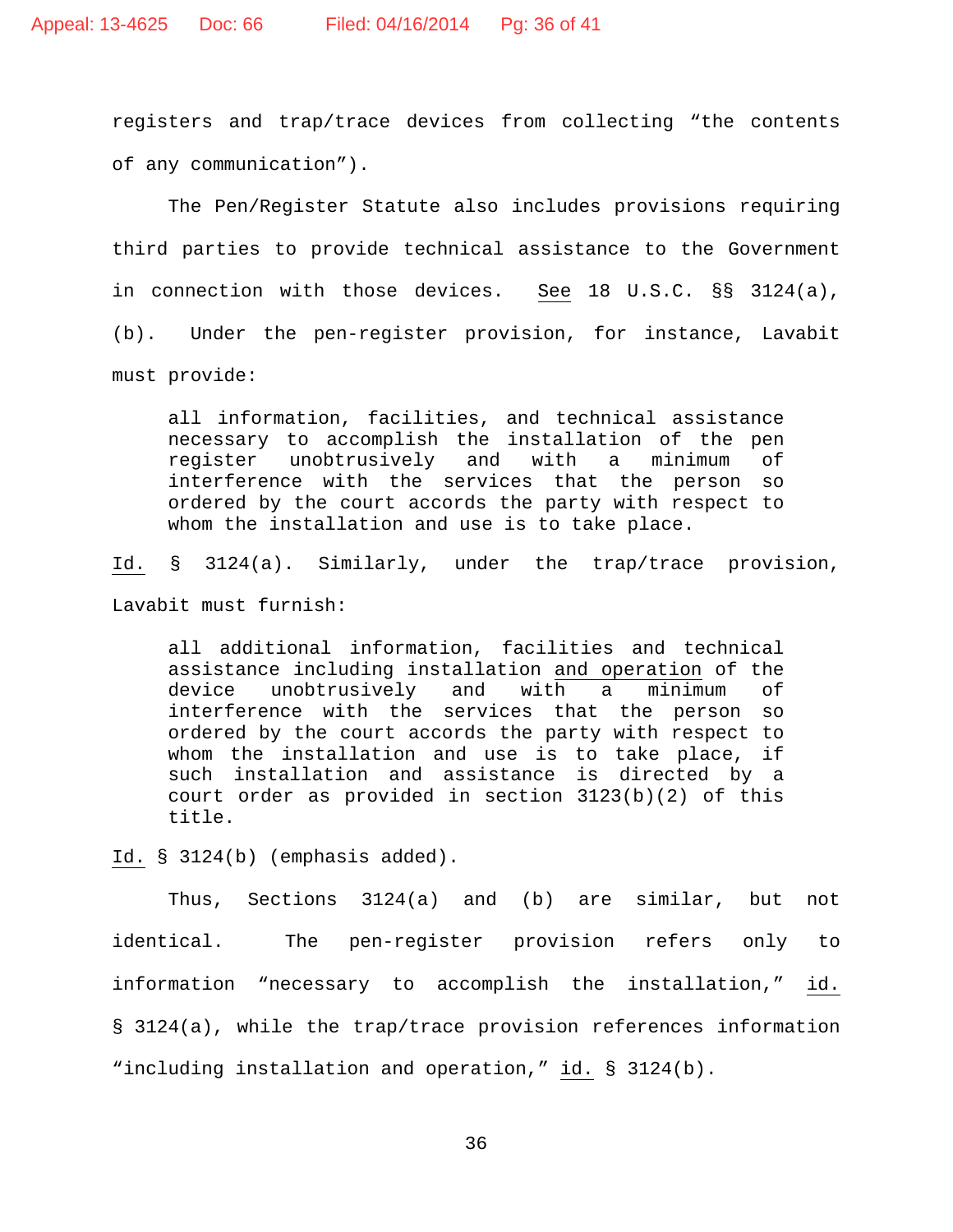B.

Lavabit now argues that the third-party-assistance provisions found in Sections 3124(a) and (b) do not reach the SSL keys. It reads those provisions to require only enough assistance to attach the pen/trap device to Lavabit's system, not any assistance necessary to make the device operationally effective. Further, Lavabit contends that it needed to offer only enough help to make the installation unobtrusive. And it insists that Congress never could have intended to grant the Government the broad power to ask for encryption keys through the more general language found in the third-party-assistance provisions.

All these new arguments notwithstanding, Lavabit failed to make its most essential argument anywhere in its briefs or at oral argument: it never contended that the district court fundamentally or even plainly erred in relying on the Pen/Trap Statute to compel Lavabit to produce its keys. Yet Lavabit bears the burden of showing, "at a minimum," plain error. Cf. United States v. Carthorne, 726 F.3d 503, 510 (4th Cir. 2013) (noting, in criminal context, that the appealing defendant bears the burden of showing plain error); see also, e.g., Abernathy v. Wandes, 713 F.3d 538, 553 n.12 (10th Cir. 2003) (noting in civil context that the party that failed to preserve his argument bears the burden of showing plain error). And "[a] party's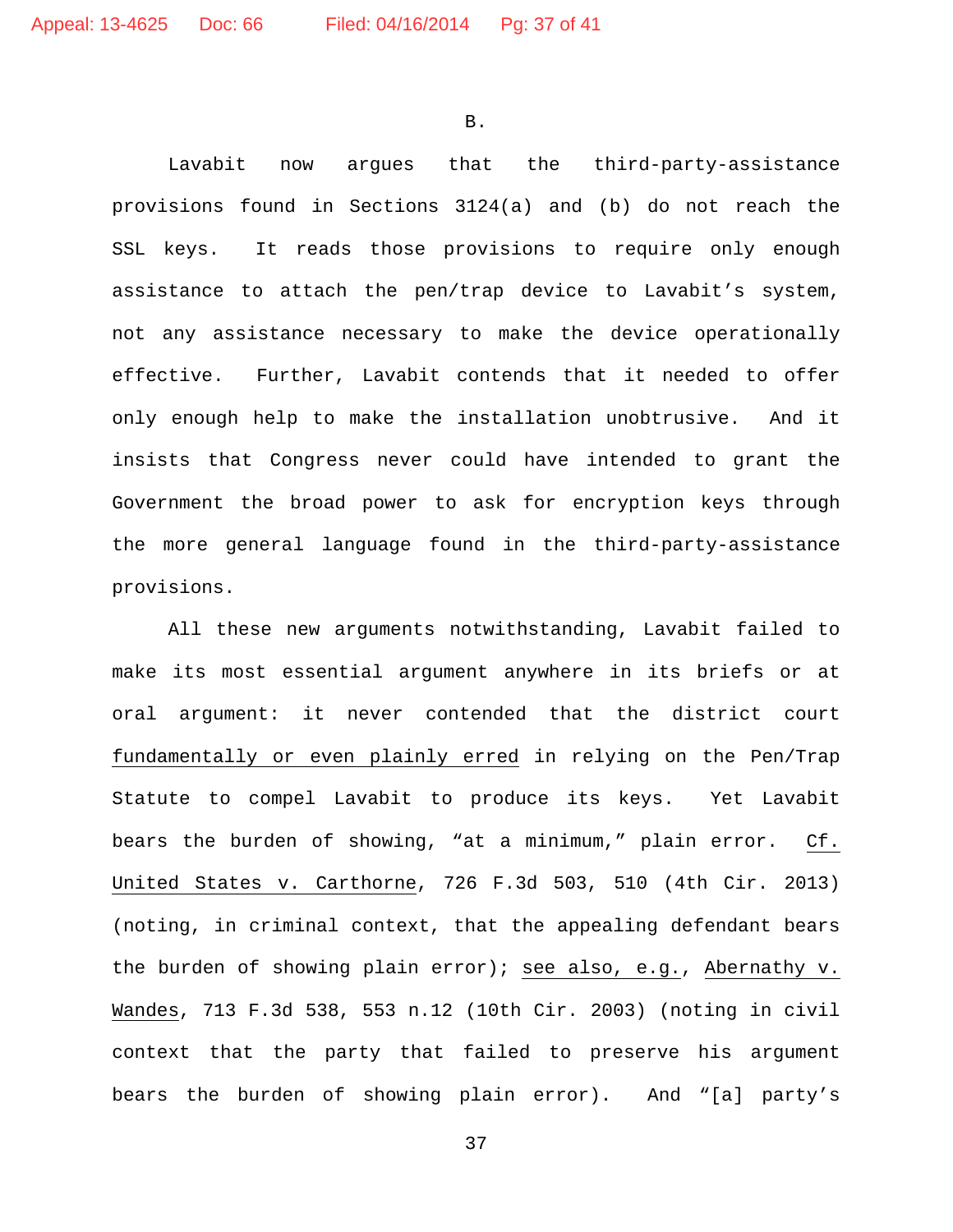failure to raise or discuss an issue in his brief is to be deemed an abandonment of that issue." Mayfield v. Nat'l Ass'n for Stock Car Auto Racing, Inc., 674 F.3d 369, 377 (4th Cir. 2012); see also IGEN Int'l, Inc. v. Roche Diagnostics GmbH, 335 F.3d 303, 308 (4th Cir. 2003) ("Failure to present or argue assignments of error in opening appellate briefs constitutes a waiver of those issues."). Taken together, these two principles carry us to one inevitable conclusion: Lavabit's "failure to argue for plain error and its application on appeal . . . surely marks the end of the road for [its] argument for reversal not first presented to the district court." Richison, 634 F.3d at 1131; see also Jackson v. Parker, 627 F.3d 634, 640 (7th Cir. 2010) (rejecting party's plain error argument where, among other things, he "ha[d] not made an attempt –- either in his briefs or at oral argument –- to show that the elements for plain error review ha[d] been satisfied").

Lavabit abandoned any argument that the district court plainly erred, much less fundamentally erred, in relying upon the Pen/Trap Order to find Lavabit in contempt. Moreover, Lavabit fails to identify any potential "denial of fundamental justice" that would justify further review. For the same reason, then, Lavabit has abandoned that argument as well.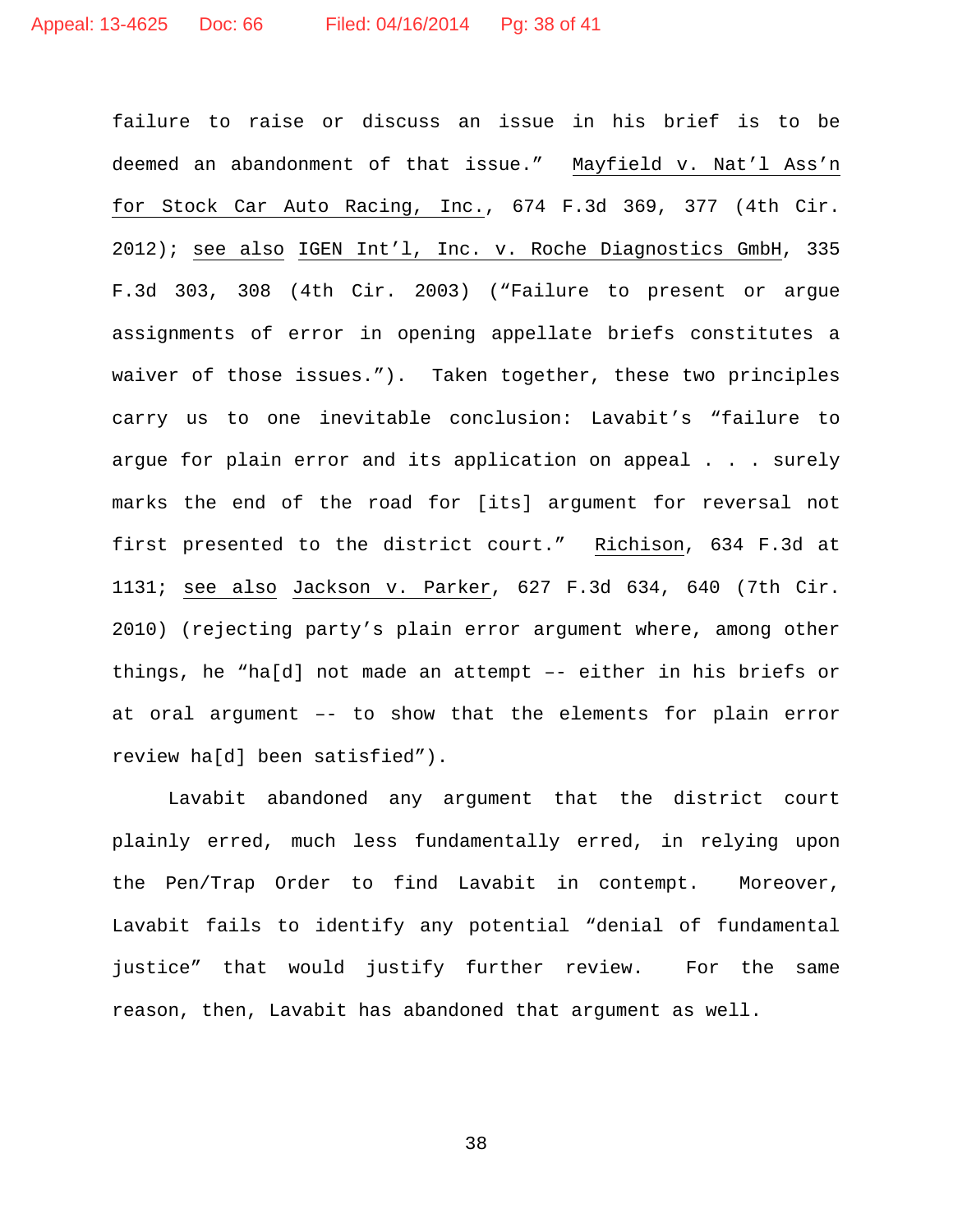C.

We reiterate that our review is circumscribed by the arguments that Lavabit raised below and in this Court. We take this narrow course because an appellate court is not a freestanding open forum for the discussion of esoteric hypothetical questions. See Swann v. Charlotte-Mecklenburg Bd. of Educ., 489 F.2d 966, 967 (4th Cir. 1974) ("[The] Court does not sit to render decisions on abstract legal propositions or advisory opinions."). Rather, we adjudicate the legal arguments actually raised. See Erilin Co. S.A. v. Johnson, 440 F.3d 648, 654 (4th Cir. 2006) (observing that our "system of justice" is one "in which the parties are obliged to present facts and legal arguments before a neutral and relatively passive decisionmaker"). Our conclusion, then, must tie back to the contempt, as the actual order on appeal, and the proceedings below, as the record that constrains us.

#### IV.

Lavabit also raises several challenges to the seizure warrant, but we need not, should not, and do not reach those arguments. The district court's orders compelling Lavabit to turn over its encryption keys relied on two, separate independent grounds: the Pen/Trap Order and the seizure warrant. Thus, the court's later finding of contempt found that Lavabit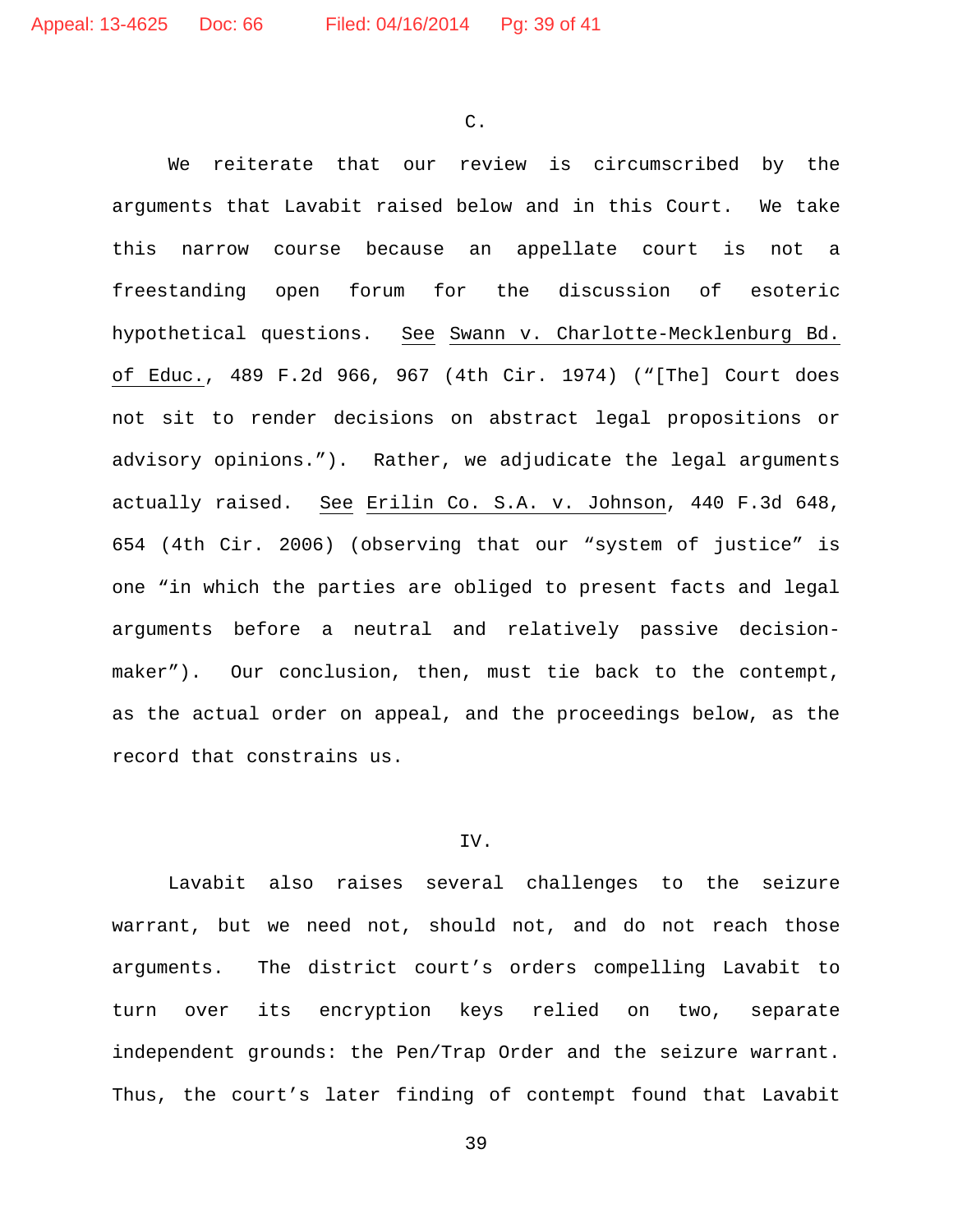violated both the two prior orders. When two independent bases support a district court's contempt order, it is enough for us to find that one of those bases was appropriate. See Consol. Coal Co. v. Local 1702, United Mineworkers of Am., 683 F.2d 827, 831–32 (4th Cir. 1982) (declining to address second of two independent bases for contempt order where first basis was properly affirmed). This contempt-specific rule flows from the more general maxim that, "[t]o obtain reversal of a district court judgment based on multiple, independent grounds, an appellant must convince us that every stated ground for the judgment against him is incorrect." Sapuppo v. Allstate Floridian Ins. Co., 739 F.3d 678, 680 (11th Cir. 2014).

Furthermore, some of Lavabit's additional arguments implicate constitutional concerns. Those concerns provide even more reason to avoid addressing Lavabit's new arguments. "The principle of constitutional avoidance . . . requires the federal courts to avoid rendering constitutional rulings unless absolutely necessary." Norfolk S. Ry. Co. v. City of Alexandria, 608 F.3d 150, 157 (4th Cir. 2010) (citing Ashwander v. Tenn. Valley Auth., 297 U.S. 288, 347 (1936) (Brandeis, J., concurring)); see also Bell Atl. Md., Inc. v. Prince George's Cnty., Md., 212 F.3d 863, 865 (4th Cir. 2000) ("[C]ourts should avoid deciding constitutional questions unless they are essential to the disposition of a case."). So, we "will not